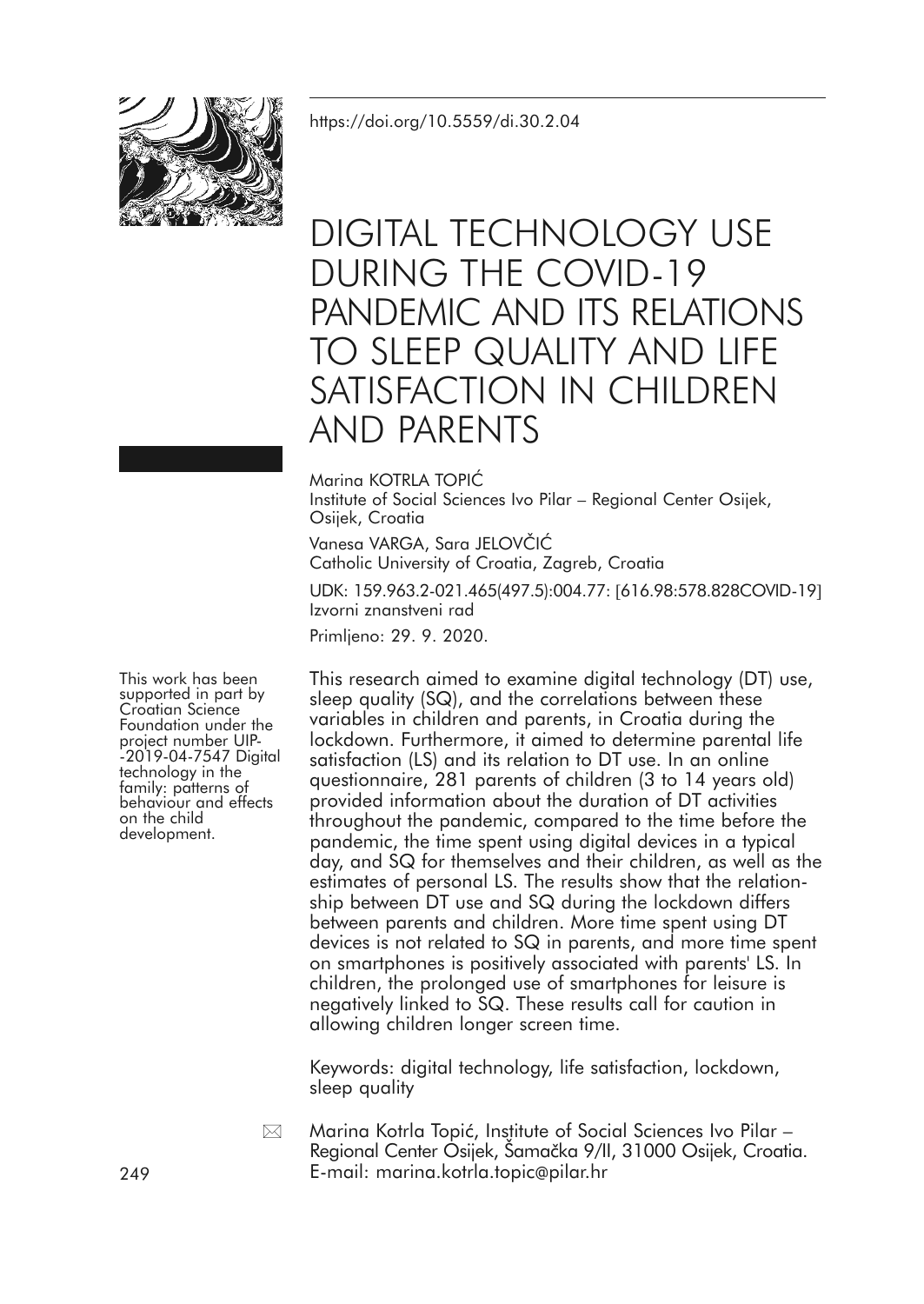#### **INTRODUCTION**

On March 11th, the World Health Organization declared a pandemic caused by the SARS-CoV-2 virus. The consequences of the pandemic, especially the impact of the measures referring to the isolation and social distancing, can be observed in households and families since they spend a great amount of time together while working and attending online schools (Van Bavel et al., 2020; Di Giorgio et al., 2020). Carroll et al. (2020) showed that during the pandemic 74% of mothers and 61% of fathers reported an increase in DT use, and Sun et al. (2020) showed that 46.8% of participants reported an increased dependence on Internet use. The prolonged use of DT can be related to "escapism", and regarded as a coping mechanism during the pandemic, similarly to the use of psychoactive substances and other reinforcing behavior (Király et al., 2020; Sun et al., 2020). In the context of Affective Neuroscience Theory, Montag and Elhai (2020) suggest that due to parents' involvement in their work from home, and the lack of daycare for children during the lockdown, many children faced a lack of parental care and more sadness caused by this neglect. Care and sadness in this case are considered as two of the seven elementary emotional systems homologously conserved across the mammalian brain. Additionally, children's usual leisure activities were often replaced by screen time activities, again due to the lockdown. These researchers highlight the indirect effect of prolonged screen time during the pandemic, such as less mammalian rough and tumble play outside, more expressed sadness, and even anger related to parental neglect (Montag & Elhai, 2020).

We know from previous research that prolonged use of smartphones is negatively related to good SQ (Amez et al., 2020; Lanaj et al., 2014; Rod et al., 2018). The research also shows that daily interruptions by technology, affect emotional and relational well-being in the parents of young children. The parents who reported more frequent technology interruptions by phones during the day also reported poorer relationship quality, a greater conflict over technology use, fewer positive face-to-face interactions, and more negative mood (McDaniel & Drouin, 2019). However, some studies show that richer communication, even by phones and video calls can be positively associated with life satisfaction (Goodman-Deane et al., 2016). The research shows that the relationship of Internet addiction, as the most severe type of DT overuse, with life satisfaction, is reciprocal, with Internet addiction affecting life satisfaction and vice-versa (Senol-Durak & Durak, 2011). Lachmann et al. (2016) surveyed problematic Internet use and life satisfaction with 4852 participants and showed that, while all 250 the correlations between life satisfaction facets and problem-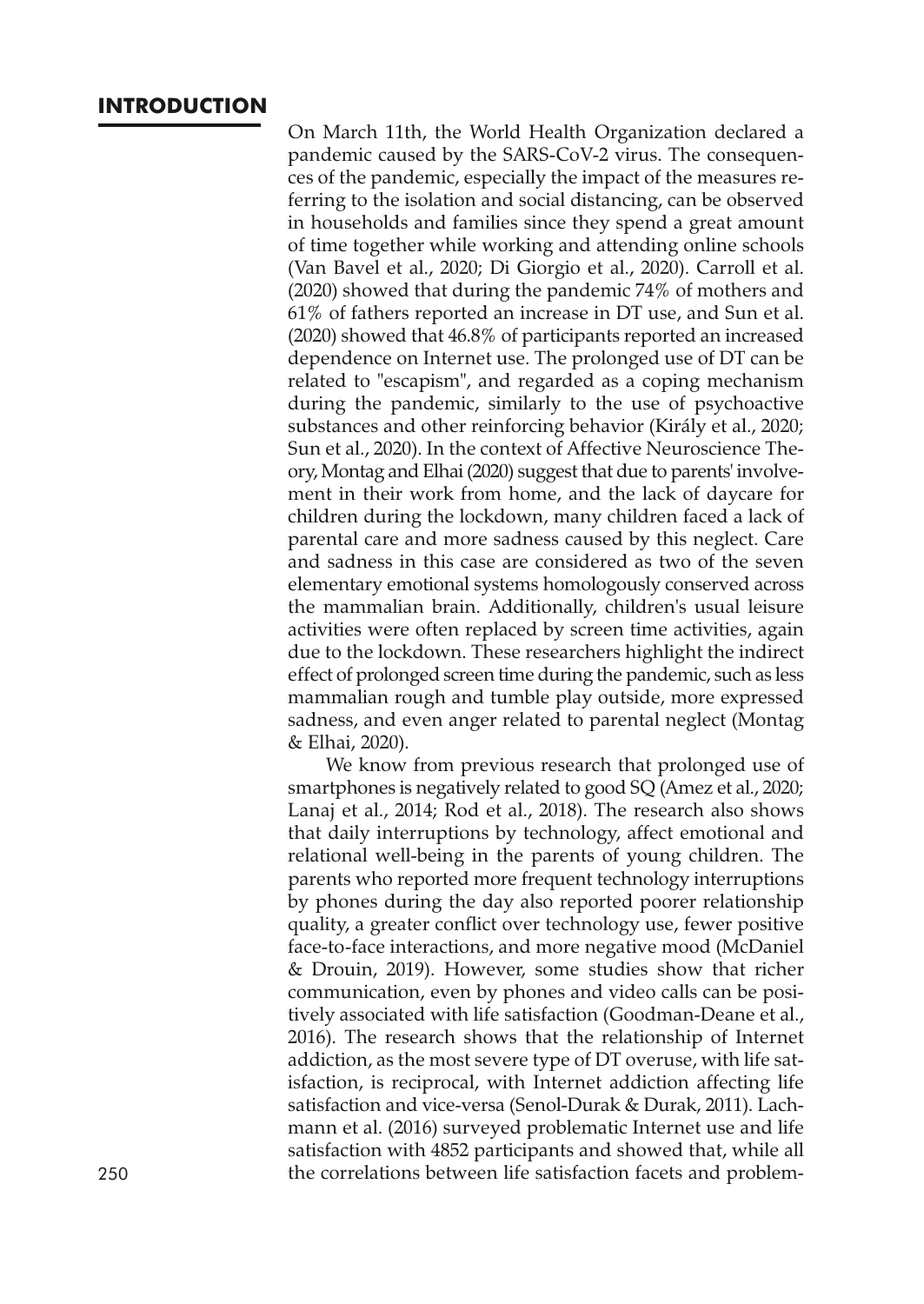KOTRLA TOPIĆ, M. ET AL.: DIGITAL TECHNOLOGY...

atic Internet use were negative, there was also a significant gender effect, showing that for females almost all of the correlations were significantly stronger.

The increase in screen time during the lockdown has been spotted in children as well, with studies showing that the average screen time for children of all ages increased from 3 hours a day before the lockdown to nearly 6 hours during the lockdown (Parents Together, 2020). This increase is often related to online schooling and study-related activities (Brom et al., 2020; Andrew et al., 2020). While spending time on the Internet for different purposes can be entertaining and can help reduce stress and anxiety (Dong et al., 2020), we know from previous research that prolonged use of DT is related to different health and mental problems, but also poorer sleep outcomes in infants, toddlers, and preschoolers (Janssen et al., 2020). In adolescence, the frequent use of DT might be negatively related to weekday sleep duration, frequent early awakening, and difficulty in falling asleep (Arora et al., 2014). Sleep is considered particularly important for learning and memory, as well as for its impact on emotional regulation and behavior (Cain & Gradisar, 2010).

While the research clearly shows that the prolonged use of DT can have negative effects on different aspects of physical and mental health, referring both to adults and children, the question remains if the same applies to the pandemic and the lockdown. In other words, in a time when whole families are being restrained to their homes, encouraged not to go outside and to practice strict social distancing even with other family members, e.g. in a time when they are being swiftly taken out of their usual routines, with schools and businesses closed, in a time of great fear and anxiety, DT might appear to have the role of a "savior". In Croatia, there is one specific circumstance that elevated the stress level to an even higher point during the lockdown. It was the earthquake that took place in the nation's capital of Zagreb on March 22, affecting around one-third of the population in the country. During that specific time, it was DT that enabled children and their parents to continue their education and work, to communicate, to stay informed and, finally, to relax and to entertain themselves in their free time.

This research aimed to examine the characteristics of DT use in parents and children, their sleep quality, and the relationships between these variables, in Croatia during the lockdown (the period between March 16th and May 18th 2020, when most of the schools were closed). In addition, parental life satisfaction and its relationship to the use of DT in the same period, were researched.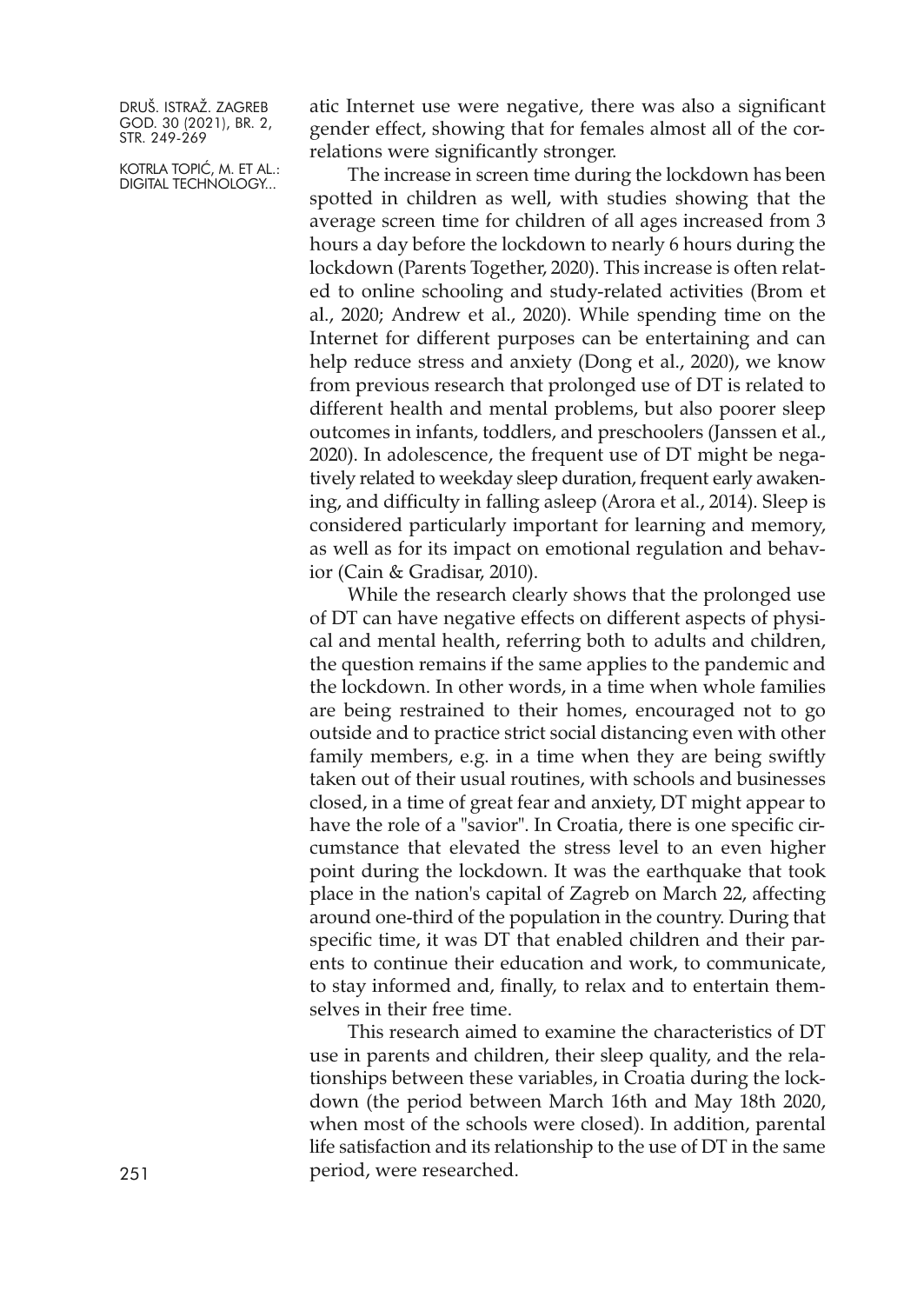# **METHOD**

#### **Procedure**

Data were collected through an anonymous online survey as part of the research "Challenges of digital technology use in the family during the Covid-19 pandemic". The data were collected by the research team of the project "Digital technology in the family: Patterns of behavior and effects on children's development" (D.E.C.I.D.E.; UIP-2019-04-7547). The project was funded by the Croatian Science Foundation. Participants were recruited after the Ethics committee of the Catholic University of Croatia had positively evaluated the research. There were several lines of recruiting the participants. Invitations for participation were distributed as follows: (1) They were posted on official websites, but also Facebook and Instagram pages of the Catholic University of Croatia and the project itself, (2) They were posted on various parent support Facebook pages, and (3) They were sent to kindergartens and elementary schools in Croatia. Finally, the participants were recruited through personal contacts of the research team. The questionnaire was set online using Google Forms with integrated informed consent for participation and the link to the questionnaire. Parents of children aged 3 to 14 years were invited to participate. Each parent completed the questionnaire for themselves and for one child — the oldest child in the family that is between 3 and 14 years of age. The data were collected from May 5th until May 25th 2020, during the period of restrictive measures due to the COVID-19 pandemic. The questions regarding DT use were referring to the period of "pandemic" since at that time the term "lockdown" was still not commonly used. The participants were instructed to think of the period since the restrictive measures of the Civil Protection Directorate of the Republic of Croatia were declared without reference to specific dates. DT refers to the use of computers and laptops, tablets, smartphones, TV, and game consoles.

# **Participants**

The participants were 281 parents of children aged 3 to 14 years. There were 255 mothers (90.7%), and 26 fathers (9.3%). The mean age of parents was  $38.48$  (*SD* = 5.758) and the age range was from 22 to 56. Two-thirds of parents have higher education ( $N = 176, 62.7\%)$ , with the remaining third of participants having high school or college education  $(N = 80 (28.4\%)$  and  $N = 24$  (8.5%) respectively). Almost one-half of them were working from home during the pandemic (*N* = 129, 45.9%), 252 18.9% ( $N = 48$ ) were changing between work from home and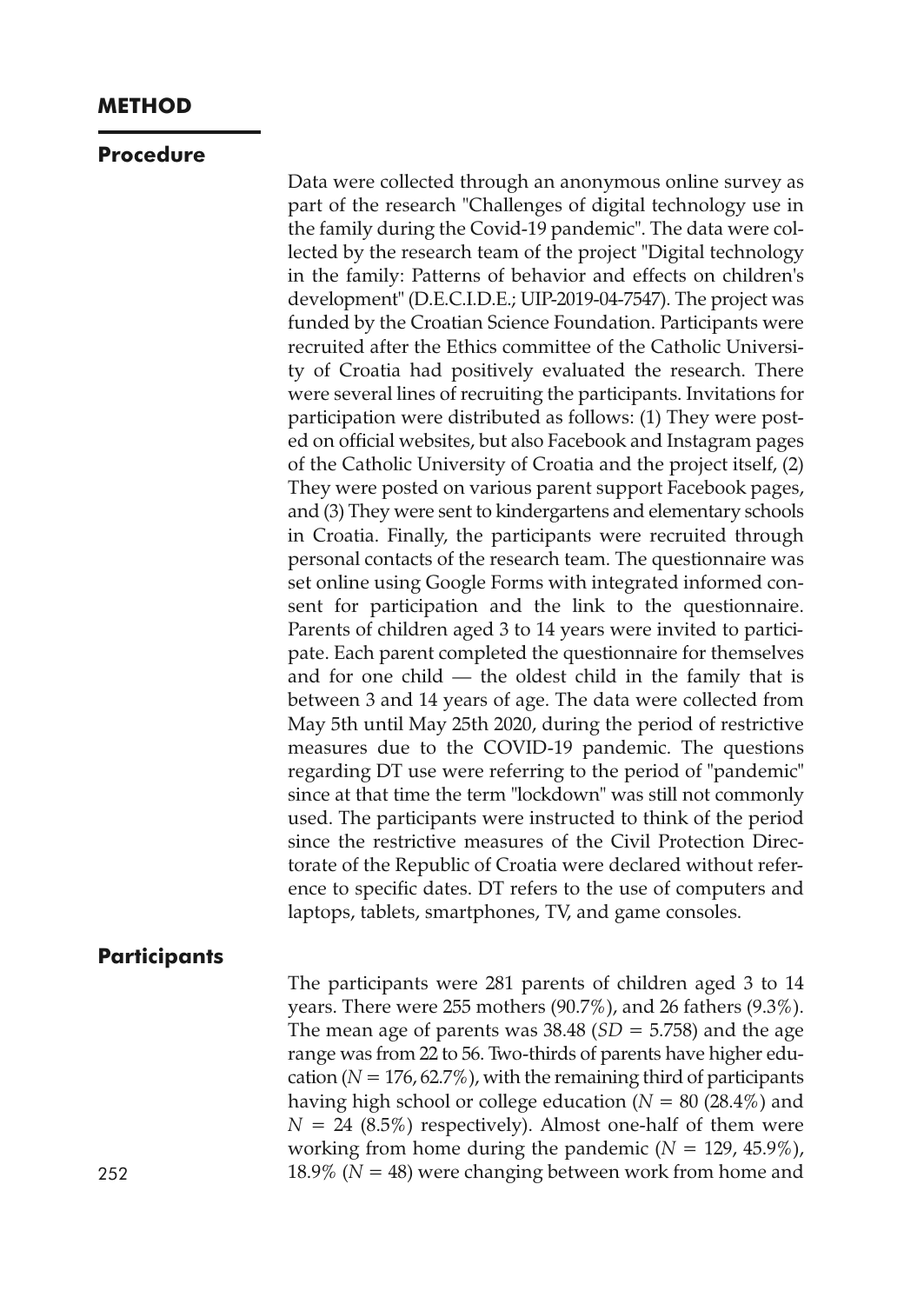KOTRLA TOPIĆ, M. ET AL.: DIGITAL TECHNOLOGY...

the workplace, and an additional  $17.1\%$  ( $N = 48$ ) were going to work as usual. Only  $12.5\%$  ( $N = 35$ ) of parents in the study were unemployed.

The children were aged from 3 to 14 years  $(M = 9.78, SD =$ 3.372). There were 94 (33.5%) children attending kindergarten (aged from 3 to 7), 100 (35.6%) attending lower grades of elementary school (aged 7 to 11), and 87 (31%) children attending higher grades of elementary school (aged from 11 to 14). There were 158 boys (56.2%) and 123 girls (43.8%) and the distribution of children according to gender was even in all three age groups.

#### **Measures**

#### **Time spent in different activities using DT during lockdown**

In order to measure parent's time spent in different activities using DT during the lockdown, compared to the time before the lockdown, an eight-item scale was developed, according to the theoretical framework of Whiting and Williams (2013). The items were formulated for the study by the research team members who were familiar with the purpose of the research. The entire scale in Croatian is available in the supplementary material. Each item describes a certain activity that digital devices could be used for: (1) communication with friends and family, (2) communication with business associates (work), (3) reading informative and news sites for monitoring events around the world, (4) seeking information regarding the COVID-19 pandemic, precaution measures, etc., (5) seeking advice on how to maintain psychological and physical health, (6) entertainment, time passing and relaxing, (7) creating personal content (e.g. taking photographs, writing blogs, sharing information and expressing personal opinions and attitudes), and (8) learning and acquiring new skills and contents. The parents were asked to compare the amount of time spent in these activities during the lockdown, to the time before the lockdown, using a three-point scale (1 "less time", 2 "the same amount of time" or 3 "more time"), or to mark that they didn't use DT for such purpose. Similarly, the parents gave estimates on a three-item scale on how often their oldest child engaged in different activities using DT during the lockdown, compared to the time before the lockdown: (1) communication with friends and family, (2) communication with teachers, (3) entertainment, passing time and relaxing, (4) creating and sharing personal content and information (e.g., photographs, video clips, etc.), and (4) learning and acquiring new skills and contents.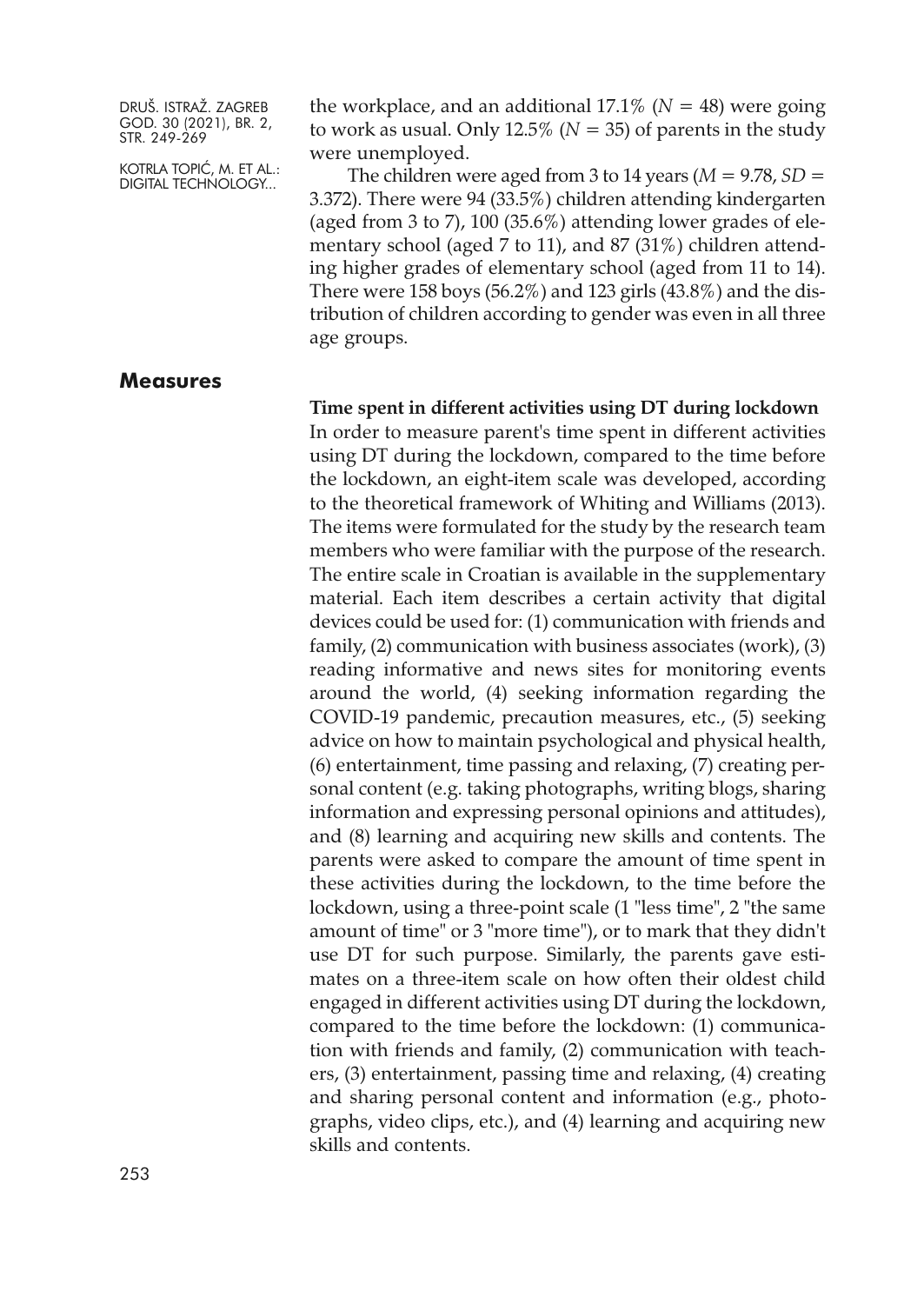KOTRLA TOPIĆ, M. ET AL.: DIGITAL TECHNOLOGY...

#### **Time spent using different devices for work or leisure during the lockdown**

For this study, there was a scale designed to assess the average amount of time that parents spent using DT devices for work (computer or laptop and smartphone) and leisure activities (computer or laptop, smartphone, TV) in a typical day during the lockdown. The parents gave their estimates using a five-point scale (1 "less than 1 hour", 2 "from 1 to 3 hours", 3 "from 3 to 5 hours", 4 "from 5 to 7 hours", and 5 "more than 7 hours"). Again, they could also mark that they did not use the specific digital device for such a purpose. Using the same range of answers, parents gave estimates of how long their oldest child used different digital devices for study (computer or laptop, smartphone, TV, tablet) or leisure-related activities (computer or a laptop, smartphone, TV, tablet, game console).

#### **Sleep quality**

SQ was measured using a single-item measure that was taken from the study by Snyder et al. (2018) and adapted for the purpose of this study (the scale for the answers was changed to a 5-point scale compared to the original 10-point scale). The parents were asked to rate their own and their oldest child's overall SQ (taking into account the number of sleep hours, the ease of falling asleep, the number of night awakenings, the number of earlier morning awakenings than usual, and how restful they or their child woke up in the morning) within the last 7 days using a five-point scale (from 1 "very poor" to 5 "excellent"), where a higher score indicates better/higher SQ.

#### **Life satisfaction**

LS for parents was measured using a single-item measure "How satisfied are you with your life in general?" The parents were asked to rate how satisfied they were with their life using a five-point scale (from 1 "not at all or little" to 5 "very satisfied").

#### **Data analyses**

Frequencies and percentages were used to describe the data concerning parents' assessments of their and their child's use of DT for different purposes during the pandemic, compared to the time before the pandemic, as well as their estimates of the time that they and their child spent using different digital devices for specific purposes. For children, these results were analyzed separately for the three age groups. In order to analyze relationships between the time spent using digital devices 254 for different purposes and the parents' sleep quality and life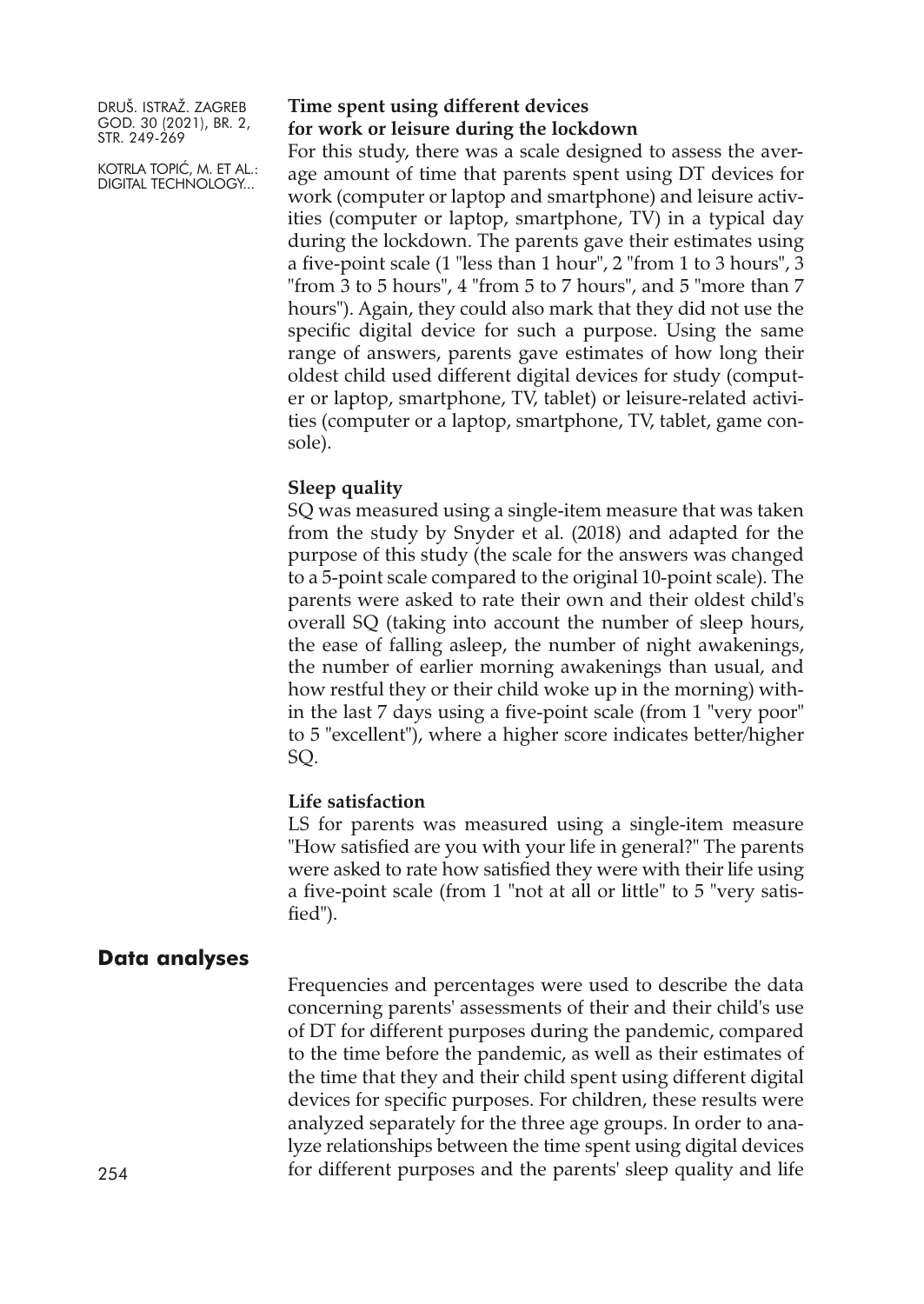KOTRLA TOPIĆ, M. ET AL.: DIGITAL TECHNOLOGY...

satisfaction, Pearson's correlation coefficients were calculated and the Holm's Step-Down Procedure for correction of *p*-values due to multiple comparisons was applied. Only the correlations that were significant after this correction, were interpreted in the results, and the complete correlation tables are provided in the supplementary material. To analyze the relationship between parents' estimates of children's use of digital devices for different purposes and their sleep quality, partial correlation coefficients were calculated while controlling the effect of age. Although gender was not primarily considered as the study variable, gender differences in SQ in children were additionally checked. The results show that there are no gender differences in SQ (*M*girls = 4.228, *M*boys = 4.228,  $t = 0.002$ ,  $p = 0.999$ ). For parents, over 90% of participants were mothers and for the obvious reason no gender analysis was conducted.

# **RESULTS**

#### **Parents**

One of the aims of the research was to find out how the parental activities that included the use of DT changed during the lockdown, compared to the period before the lockdown. The results are presented in Table 1.

| Purpose of use                                  | Time<br>Less<br>time | The same<br>amount<br>of time | <b>More</b><br>time | I don't use<br>DT for such<br>purposes |
|-------------------------------------------------|----------------------|-------------------------------|---------------------|----------------------------------------|
| Communication with friends and family           | 21(7.5)              | 136(48.4)                     | 124(44.1)           | 0(0)                                   |
| Communication with business associates (work)   | 30(10.7)             | 90(32)                        | 134(47.7)           | 27(9.6)                                |
| Reading informative and news sites              | 17(6)                | 134(47.7)                     | 123(43.8)           | 7(2.5)                                 |
| Seeking information regarding COVID-19 pandemic | 40(14.2)             | 74(26.3)                      | 139(49.5)           | 28(10)                                 |
| Seeking advice on how to maintain               |                      |                               |                     |                                        |
| psychological and physical health               | 53(18.9)             | 84(29.9)                      | 46(16.4)            | 98(34.9)                               |
| Entertainment, passing time and relaxing        | 40(14.2)             | 146(52)                       | 83(29.5)            | 12(4.3)                                |
| Creating personal content                       | 50(17.8)             | 142(50.5)                     | 35(12.5)            | 54(19.2)                               |
| Learning and acquiring new skills and contents  | 24(8.5)              | 129(45.9)                     | 105(37.4)           | 23(8.2)                                |

O TABLE 1 Number and percentages of<br>parent's assessments of the time spent using<br>DT during the Dockdown compared to<br>the time before<br>lockdown, for various<br>purposes, *N*(%)

The activities in which over 43% of participants reported an increase in time spent using DT during the lockdown, are: communication with both family members and work colleagues, reading informative and news sites for monitoring events around the world, and seeking and monitoring information regarding the COVID-19 pandemic, precaution measures, etc. This would imply that, for most parents, the increase in the use of DT was related to communication and information-seeking activities. Another activity for which over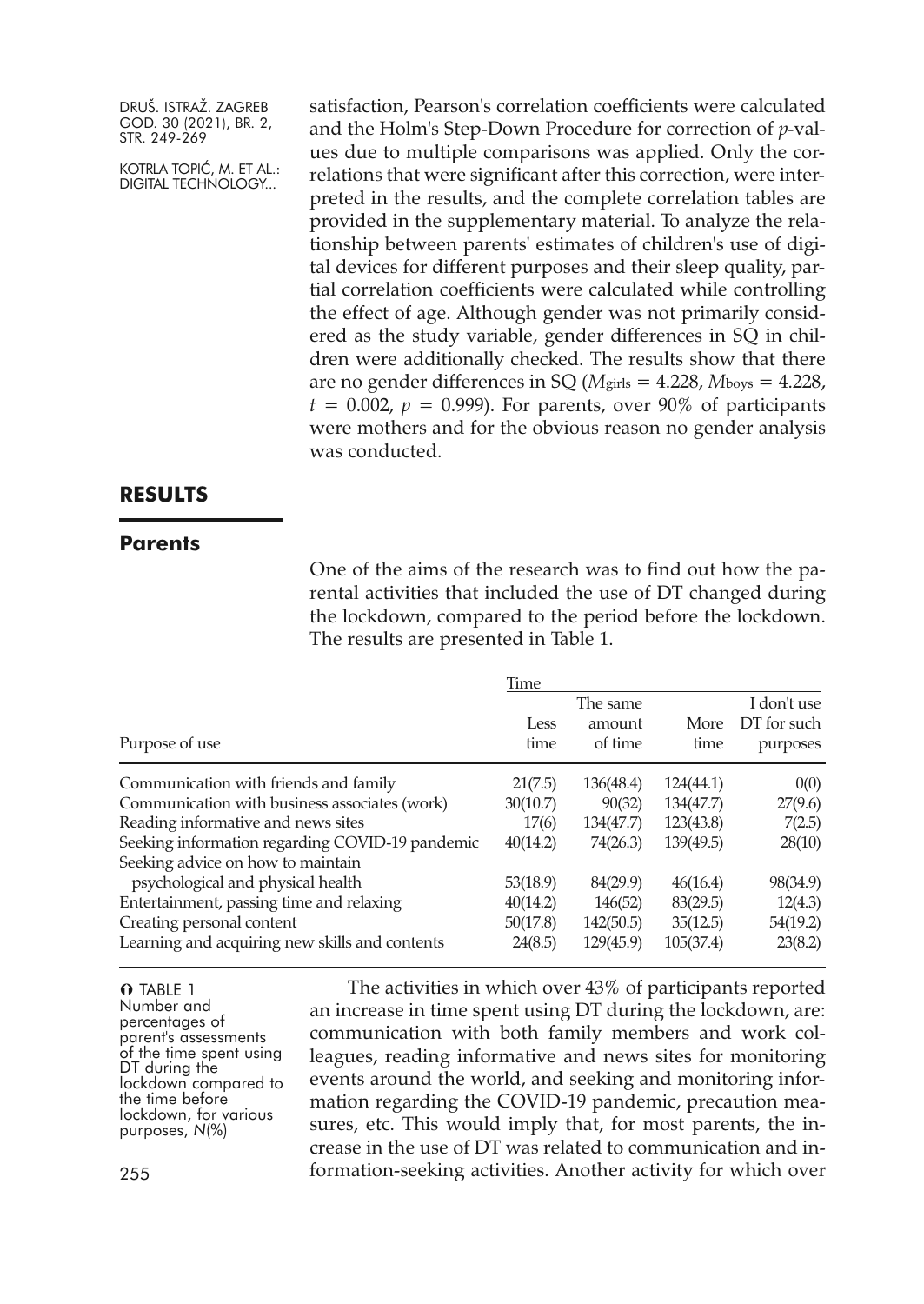KOTRLA TOPIĆ, M. ET AL.: DIGITAL TECHNOLOGY...

a third of parents reported an increase in the time spent using DT, was learning and acquiring new skills and knowledge. However, around one-third of the participants never used DT to seek advice on how to maintain psychological and physical health, making this the least often practiced activity when parents were using DT.

The results on the amount of time parents spent using different devices for work and leisure activities during lockdown, are presented in Table 2.

| General<br>purpose       | Device                       | Time<br>Less than<br>1 hour        | $1$ to $3$<br>hours                | 3 to 5<br>hours                 | 5 to 7<br>hours            | More than<br>7 hours       | Don't use<br>the device     |
|--------------------------|------------------------------|------------------------------------|------------------------------------|---------------------------------|----------------------------|----------------------------|-----------------------------|
| Work-<br>-related use    | Computer<br>Smartphone       | 53(18.9)<br>74(26.3)               | 4(16.7)<br>114(40.6)               | 58(20.6)<br>48(17.1)            | 29(10.3)<br>16(5.7)        | 59(21)<br>16(5.7)          | 35(12.5)<br>13(4.6)         |
| Leisure-<br>-related use | Computer<br>Smartphone<br>TV | 143(50.9)<br>64(22.8)<br>100(35.6) | 63(22.4)<br>162(57.7)<br>114(40.6) | 10(3.6)<br>43(15.3)<br>41(14.6) | 3(1.1)<br>7(2.5)<br>9(3.2) | 3(1.1)<br>2(0.7)<br>6(2.1) | 59(21)<br>3(1.1)<br>11(3.9) |

O TABLE 2

The amount of time parents spent using different devices during lockdown for work or leisure, *<sup>N</sup>*(%)

The results show that parents used computers for work- -related activities for various amounts of time, including a period of over 7 hours a day. Smartphones were used by 40% of parents for 1 to 3 hours a day for work, and only 4% of them did not use this device for work. For leisure activities, half of the parents used a computer for less than one hour a day and a smartphone for 1 to 3 hours a day. Television was used mostly for up to three hours a day.

The results on the SQ measure ranged from 1 to 5, and the mean result was  $3.41$  (*SD* = 0.975). Around one-half of parents in the study reported to have had a good or a very good sleep quality (51.9%), with only 17.8% of them who had had a bad or a very bad SQ.

The results on the LS measure ranged from 1 to 5, and the mean result was  $4.02(SD = 0.804)$  pointing to good life satisfaction of the parents in the study.

This research also explored the correlations between the duration of use of different digital devices, SQ, and LS in parents. The results show that there are no significant correlations between parental SQ and the duration of use of different digital devices on a typical day during the lockdown period. However, there is a significant positive correlation between LS and the use of smartphones for both work ( $r = 0.181$ ,  $p = 0.003$ ) and leisure ( $r = 0.152$ ,  $p = 0.011$ ), showing that the participants who used smartphones for both work and leisure more, reported greater LS. Also, there is a positive correlation between LS and SQ  $(r = 0.247, p < 0.001)$ , showing that the 256 parents who slept better, also had better LS.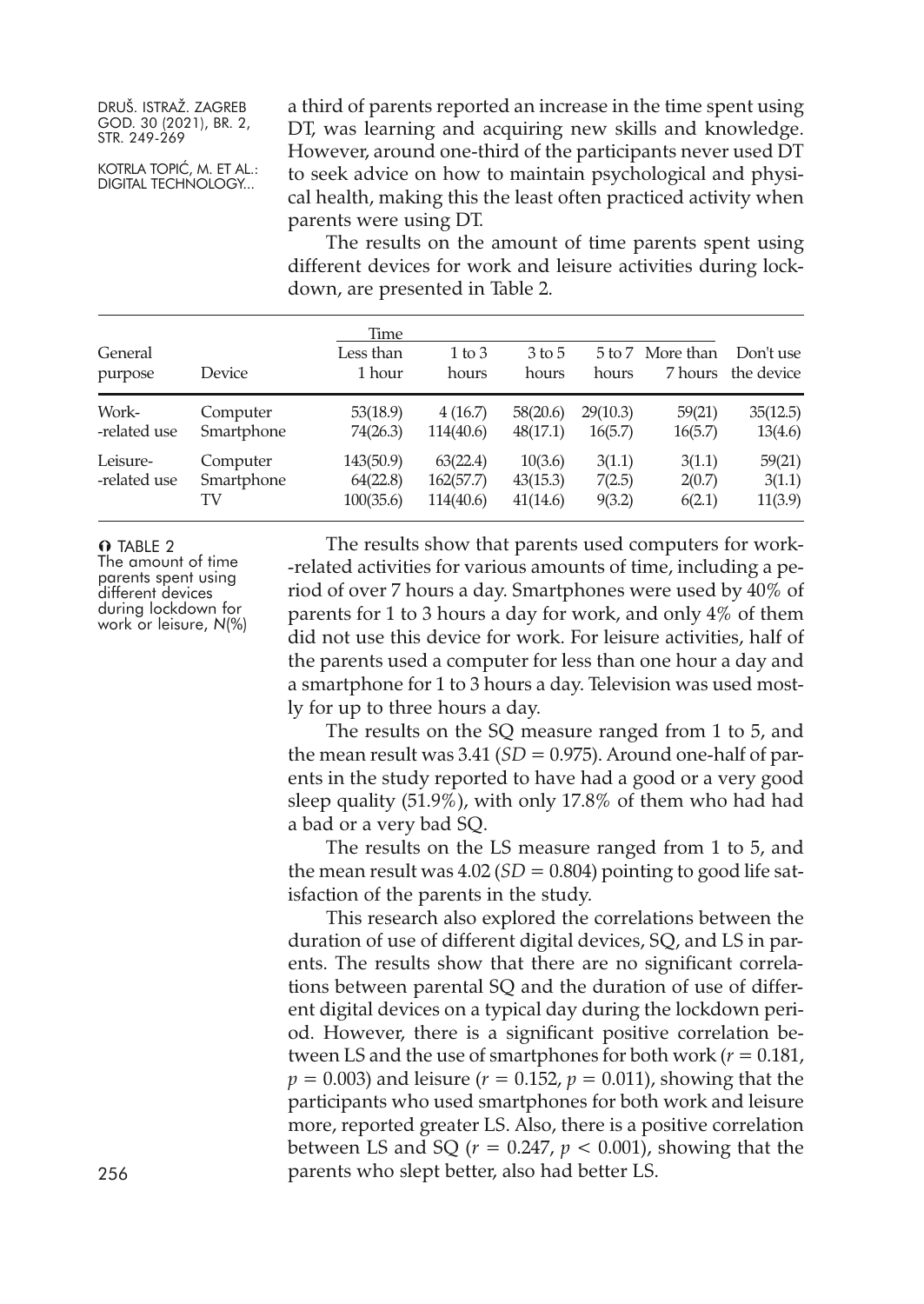# **Children**

The time children spent using digital devices for different activities is analyzed according to different age groups of children – those attending kindergartens, lower grades, or higher grades of elementary school (Table 3).

| Purpose of use                                              | Age groups                                                        | Time<br>Less<br>time         | The same<br>amount<br>of time   | More<br>time                   | Doesn't use<br>DT for such<br>purposes |
|-------------------------------------------------------------|-------------------------------------------------------------------|------------------------------|---------------------------------|--------------------------------|----------------------------------------|
| Communication<br>with friends and family                    | Kindergarten<br>Lower grade elementary<br>Higher grade elementary | 2(2.1)<br>8(8)<br>7(8)       | 34(36.2)<br>34 (34)<br>41(47.1) | 34(36.2)<br>41(41)<br>39(44.8) | 24(25.5)<br>17(17)<br>0(0)             |
| Communication<br>with teachers                              | Kindergarten<br>Lower grade elementary<br>Higher grade elementary | 2(2.1)<br>6(6)<br>0(0)       | 11(11.7)<br>9(9)<br>5(5.7)      | 16(17)<br>71(71)<br>82(94.3)   | 65(69.1)<br>14(14)<br>0(0)             |
| Entertainment, passing<br>time and relaxing                 | Kindergarten<br>Lower grade elementary<br>Higher grade elementary | 3(3.2)<br>7(7)<br>9(10.3)    | 52(55.3)<br>35(35)<br>29(33.3)  | 33(35.1)<br>51(51)<br>48(55.2) | 6(6.4)<br>7(7)<br>1(1.1)               |
| Creating and sharing<br>personal content and<br>information | Kindergarten<br>Lower grade elementary<br>Higher grade elementary | 6(6.4)<br>10(10)<br>11(12.6) | 16(17)<br>25(25)<br>32(36.8)    | 6(6.4)<br>26(26)<br>31(35.6)   | 66(70.2)<br>39(39)<br>13(14.9)         |
| Learning and acquiring<br>new skills and contents           | Kindergarten<br>Lower grade elementary<br>Higher grade elementary | 5(5.3)<br>4(4)<br>2(2.3)     | 32(34)<br>21(21)<br>21(24.1)    | 22(23.4)<br>68(68)<br>63(72.4) | 35(37.2)<br>7(7)<br>1(1.1)             |

O TABLE 3

Number and percent-<br>ages of parental assess-<br>ments of the time the<br>children spent using DT<br>during the lockdown compared to the time<br>before lockdown, for<br>various purposes, *N*(%)

As expected, the most obvious differences between preschool and school children, attending both lower and higher grades, are visible in parental estimates of the time spent using DT for communication with teachers and learning, and acquiring new skills and contents. According to parents' assessments, two-thirds to over 90% of children in lower and higher grades of elementary school spent more time in these activities with the help of DT, compared to the time before the lockdown. Around one-third to two-thirds of youngest children did not use DT technology for such purposes at all. The parents also estimated that from one-third to almost one-half of children in all age groups, spent more time using DT for communication with friends and family, or entertainment, passing time and relaxing, compared to the time before the lockdown. The parental estimates also show that similar percentages of children across all age groups, used DT for these activities consuming the same amount of time as before the lockdown. The activity for which fewest parents report an increase in the time of DT use for children, was creating and shar-257 ing personal content and information (e.g., photographs, video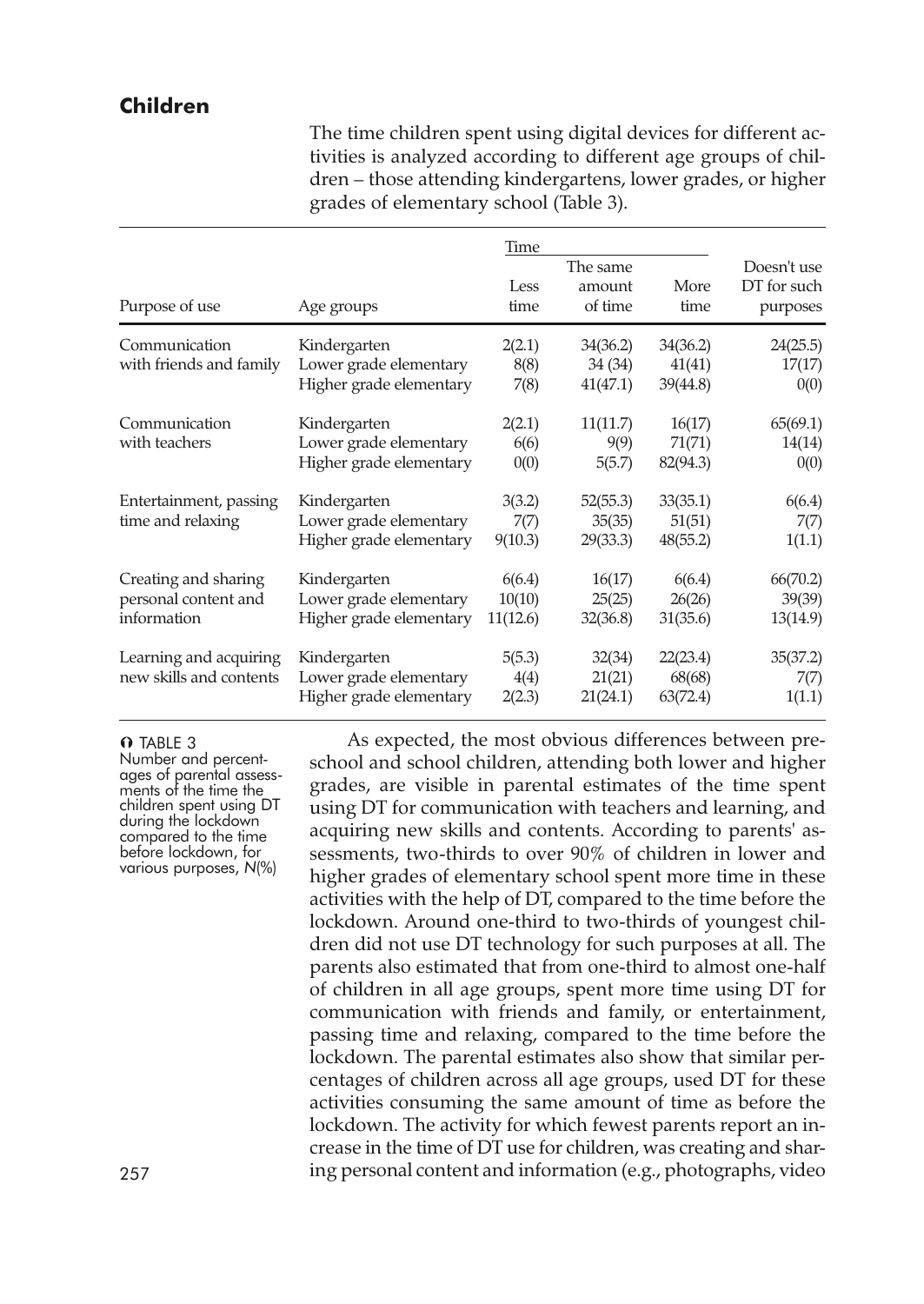**O** FIGURE 1<br>Parental assessments of the amount<br>of time children<br>spent using different<br>devices for education purposes<br>during lockdown

clips, etc.). However, in this category one can observe the age differences, e.g. more than two-thirds of kindergarten children never used DT for such purposes.

The assessments of the time children spent using different devices for school or leisure during the lockdown are presented in Figure 1 and Figure 2.



According to parental estimates, the youngest children used different digital devices rather rarely, especially computers and tablets for education purposes. When they did use any device, it was seldom for over three hours, and mostly for up to one hour. Lower-grade children used the TV for education in more cases than in any of the other age groups. Regarding other devices, there is a trend indicating that older children 258 use more devices, and at least some of them for longer periods.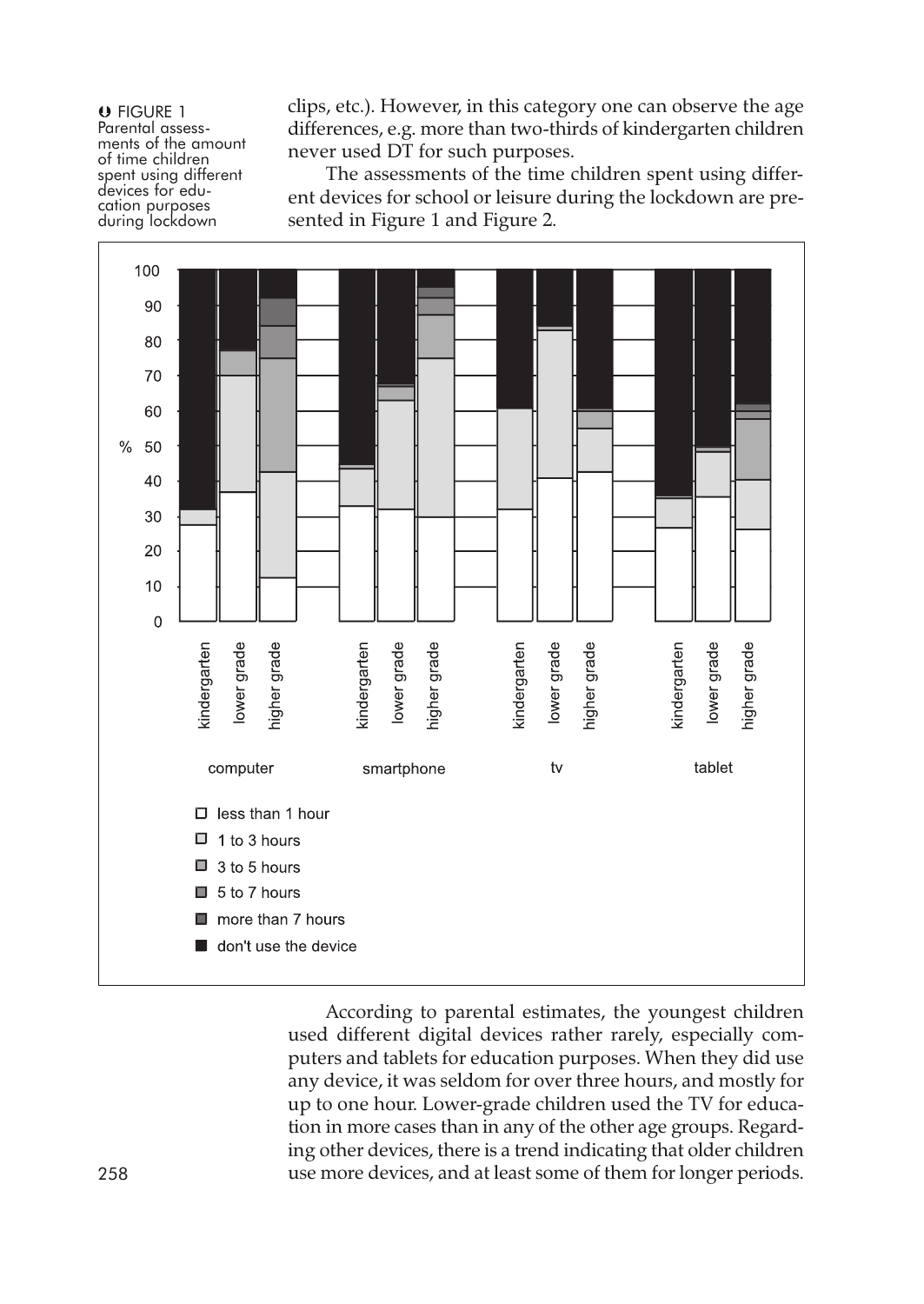

# O FIGURE 2 Parental<br>assessments of the<br>amount of time<br>different devices for<br>different devices<br>during lockdown<br>during lockdown

For preschool-aged children and children in lower grades of elementary school, parental estimates show similar patterns of DT use for leisure activities. Children rarely used any device for longer than three hours. Also, most of them watched TV or used smartphones at least for some time, which shows that these devices were most frequently used devices for leisure activities. However, from around one-half to over two-thirds of the children never used computers, tablets, or gaming consoles, according to their parents' answers. The difference between these groups is that only one-third of the youngest children used game consoles, compared to over two-thirds of children in lower grades of elementary school. There is a similar trend in the oldest participants as well, but there are also 259 some different preferences. For example, parents estimate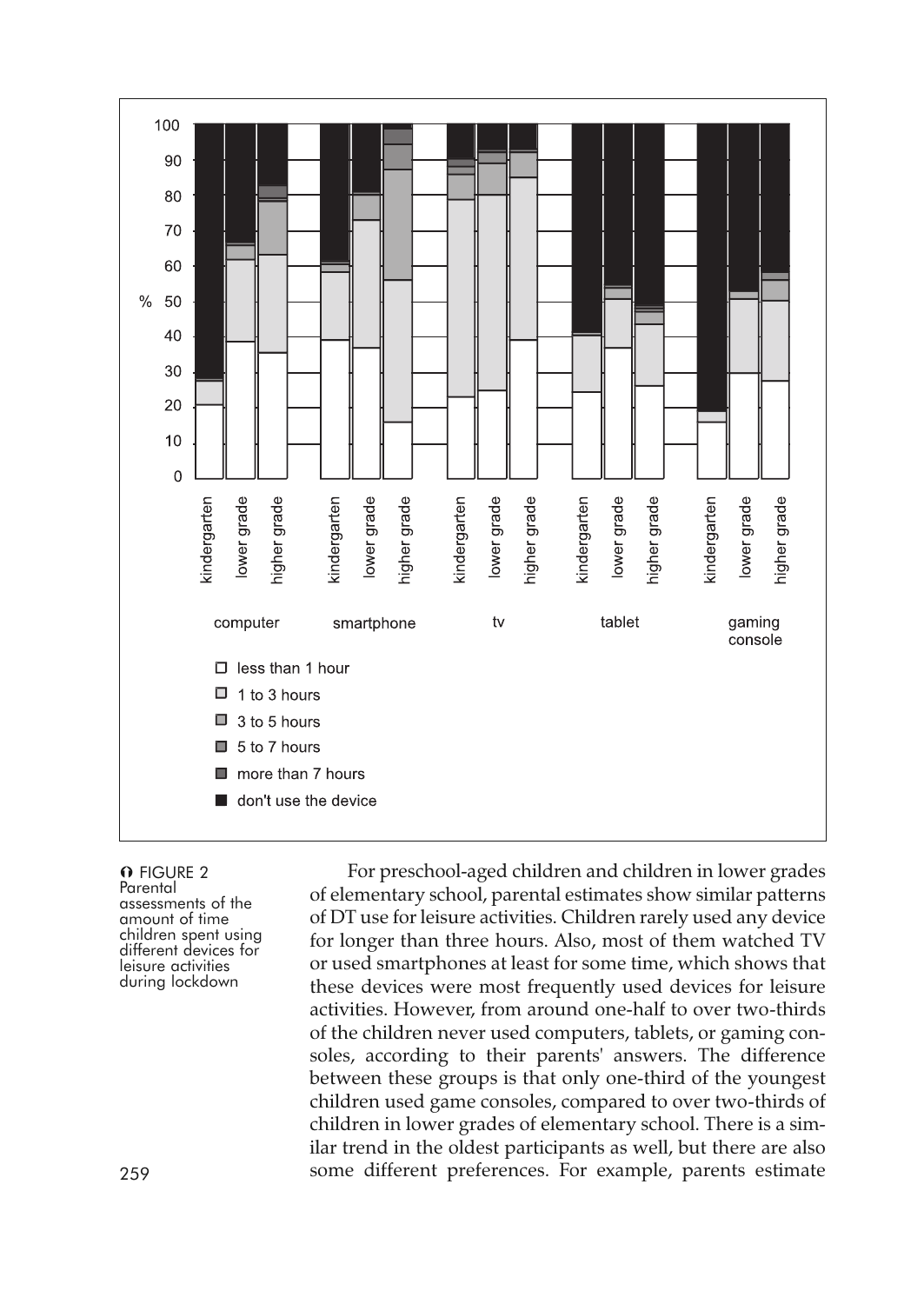KOTRLA TOPIĆ, M. ET AL.: DIGITAL TECHNOLOGY...

that tablets and game consoles were used by the least number of children in the oldest age group as well, but the use of computers was much more widespread in this age group and more children in this age group used computers and smartphones for over three hours a day for leisure activities. Except for TV, for which parental estimates show that it was used by most children in all age groups, and tablets, which were used by around one-half of the children in all age groups, the results indicate that older children used devices more.

The quality of sleep was analyzed separately for the three age groups of children. Means and standard deviations for the kindergarten, lower grade, and higher-grade groups were *M* = 4.40 (*SD* = 0.845), *M* = 4.27 (*SD* = 0.777), and *M* = 3.99 (*SD* = 1.073), respectively. For most children in all three age groups, their parents reported them to have a good or a very good sleep quality (90.4%, 88%, and 78.1%, respectively) with a slight indication of a trend with a less good and a very good sleep quality as the children get older. Similarly, the percentage of children for whom the parents estimated a very bad or a bad sleep quality rises a little from the youngest to the oldest age group (5.5%, 4%, and 9.1% respectively). The results show a significant negative correlation between sleep quality and age (Partial  $r = -0.213$ ,  $p < 0.001$ ).

For children, there were partial correlations calculated between parental assessments of their sleep quality and DT use while controlling for the effect of age. There is a significant negative correlation between SQ and the use of smartphones for leisure (Partial  $r = -0.458$ ,  $p < 0.001$ ; bivariate correlation coefficient  $r = -0.301$ ,  $p < 0.001$ ), meaning that children who spent more time using smartphones for leisure had lower SQ.

## **DISCUSSION**

On March 16th, 2020, the Civil Protection Directorate of the Republic of Croatia issued a direction for closing all schools in Croatia. This direction that had to ensure public safety is now often referred to as a lockdown that ended up lasting over a month. Pupils gradually started to go back to school, beginning with lower grades of elementary school on May 11th, and higher grades of elementary school and high schools on May 18th. During this period, children were being educated in their homes using technology, the internet, and television, and parents had to stay at home and often work from home. They had to spend more time at home and more time using DT to communicate with their work colleagues, friends, family, teachers, etc. Indeed, the results in this study show that the most common increase in DT use for parents during lock-260 down was related to communication with both family mem-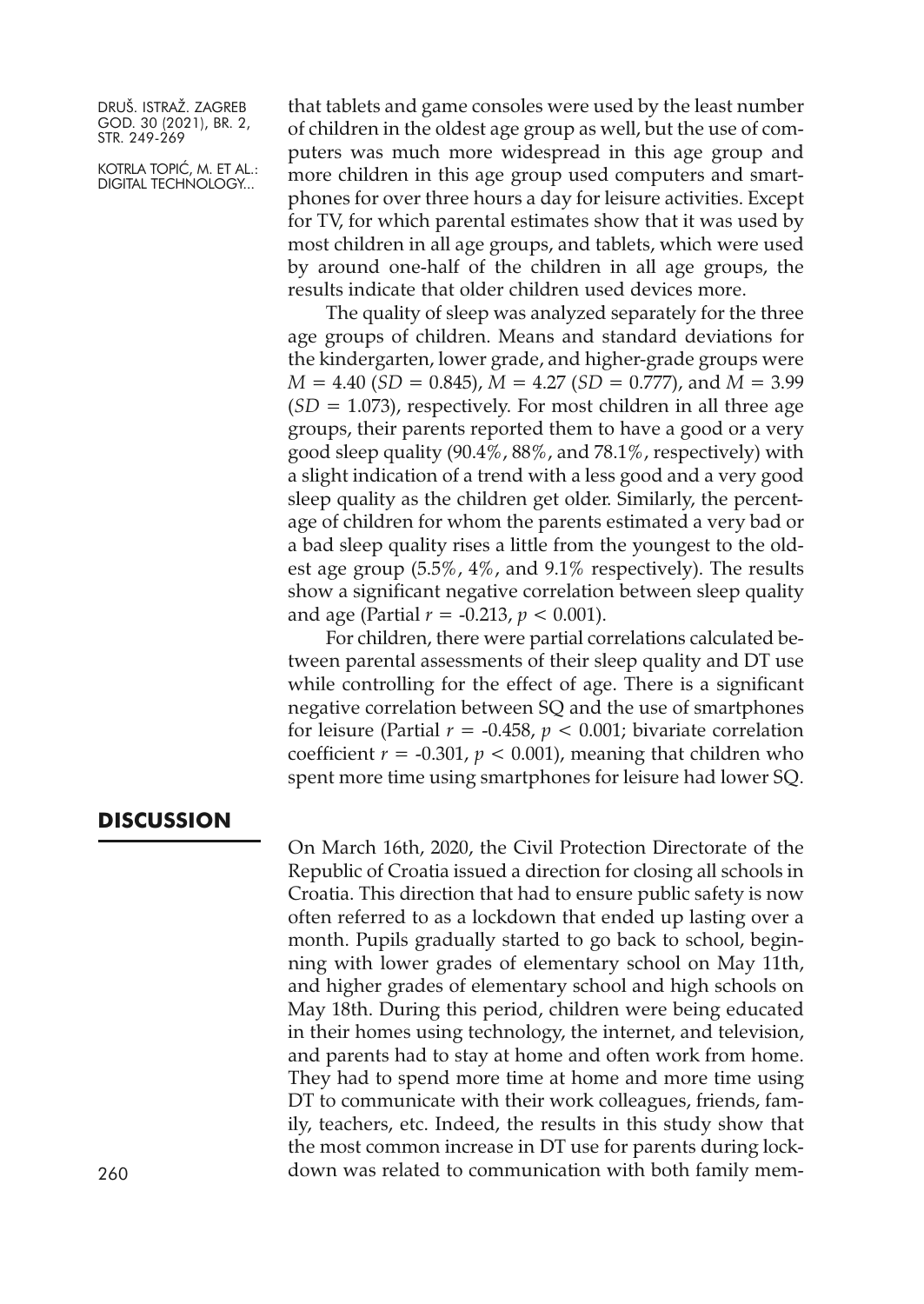KOTRLA TOPIĆ, M. ET AL.: DIGITAL TECHNOLOGY...

bers and work colleagues, but also to reading informative and news sites in order to monitor events around the world and seek information regarding the COVID-19 pandemic. But parents also often report that they spent more time than before the lockdown on learning and acquiring new skills and contents. Most of the parents are mothers with high education, and in future research, it would be useful to explore whether this increase in the use of DT for learning and education might be related to their child-rearing activities – that is learning how to help their children with their online school activities. As for the time estimates referring to the use of different digital devices in parents, computers are most often used longer for work-related activities, while smartphones and television are used for leisure activities.

In parents, SQ has shown not to be related to the time spent by using different digital devices on a typical day during the lockdown period. Cellini et al. (2020) researched the changes in sleep pattern, sense of time and digital media use during the COVID-19 lockdown in Italy. The results showed that during the lockdown, there was an increase in the use of digital media close to bedtime, but this did not affect sleep habits. However, sleep timing markedly changed, since people were going to bed and waking up later, and spending more time in bed, but, paradoxically, also reporting a lower SQ. The increase in sleep difficulties was more pronounced for people with a higher level of depression, anxiety, and stress symptoms (Cellini et al., 2020), showing that future research should focus on individual differences in these symptoms. This also might intensify during situations such as the lockdown caused by the pandemic. These findings partially contradict previous studies that show how the use of smartphones disturbs SQ (Lanaj et al., 2014) and is potentially responsible for awakening and shorter sleep duration, which may have health consequences (Rod et al., 2018). But these studies were done in a pre-pandemic time that was very different than the lockdown period.

Additionally, the research also shows that the duration of different digital devices use in a typical day during the lockdown period is related to LS, whereby the parents who used smartphones more for both work and leisure, also reported better LS. A possible interpretation might be that those parents who were able to work from home (using smartphones), and those who more often used smartphones for leisure activities, felt more satisfaction than those, who were unable to do so for whatever reason. Previous research shows that, when it comes to adults, smartphones provide employees with instant access to work-related information and communica-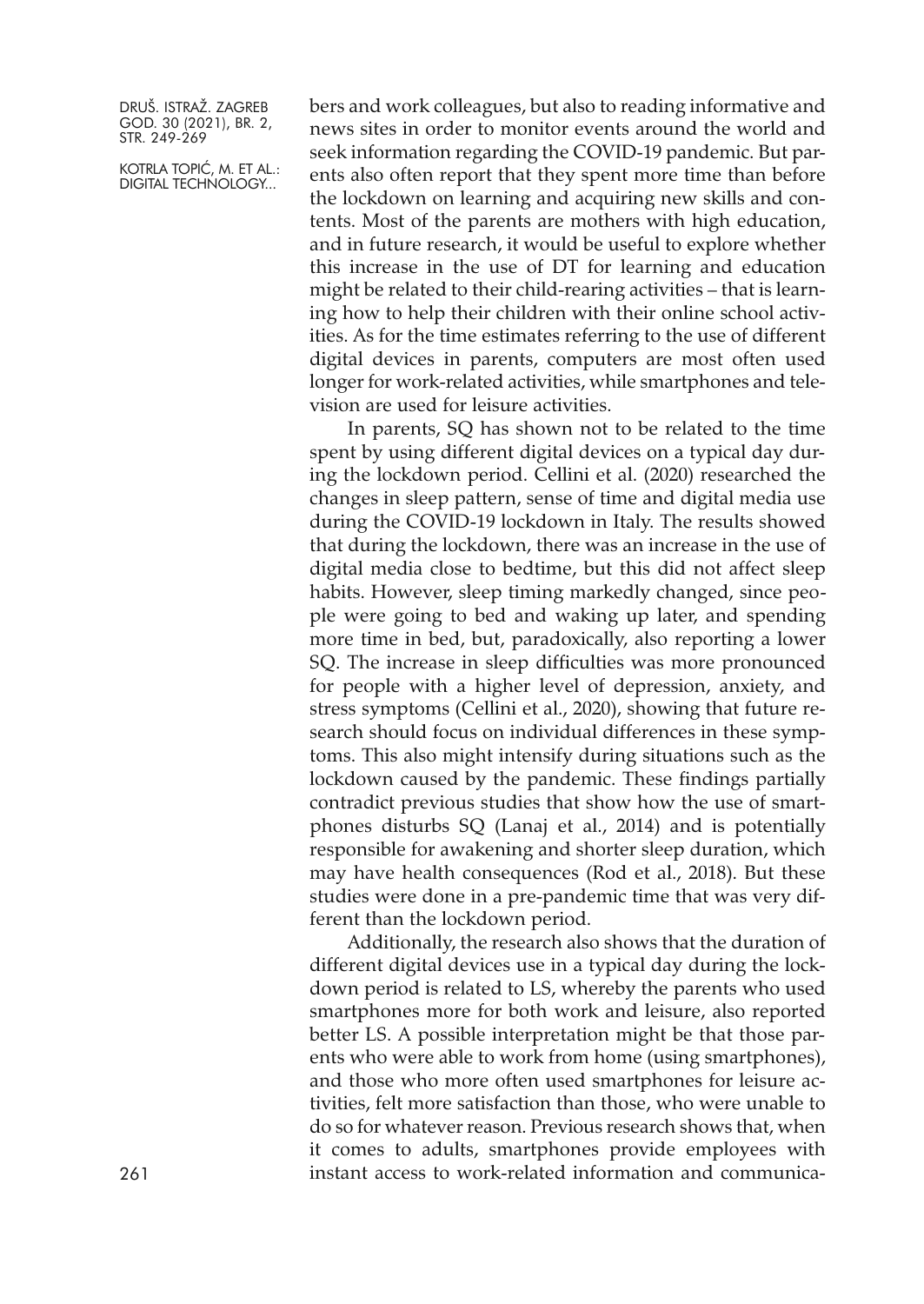KOTRLA TOPIĆ, M. ET AL.: DIGITAL TECHNOLOGY...

tions outside the office, thus making them work after regular work hours (Lanaj et al., 2014.). But in a lockdown situation, access to smartphones enabled parents to work and, in the long run, feel more satisfied than the parents who used these devices for work less.

To summarize, the results show that during the lockdown, for parents there is a lack of negative relationship between the use of digital devices and SQ, and there is a positive relationship between some types of use of digital devices and LS. This suggests that circumstances of DT use should be studied deeper in different life situations, and its relationship to mental health might depend on different factors.

For children, in the two older age groups, but not the youngest one, parents estimate an increase in time of DT use for communication with teachers and learning and acquiring new skills and contents during the lockdown. These results suggest that online education might have posed a great strain on children. There is a trend showing that children in all age groups also spent more time, compared to before lockdown, using DT for communication with friends and family or entertainment, passing time, and relaxing. Other research supports these findings (Andrew et al., 2020; Moore et al., 2020; Olive et al., 2020; Pišot et al., 2020; Qin et al., 2020).

For studying, most children in lower grades used the TV at least for some time during the day. In Croatia, remote schooling for children in lower grades was organized so that each day there was a specially broadcast TV program at a specific time, when each grade level was encouraged to follow. This program was not mandatory, and it lasted for three hours for each grade level at the beginning of the lockdown to one hour a day, as the lockdown continued. Also, it was accompanied by other forms of online schooling, which varied from one class to another, depending on the teacher's demands. Students in higher grades, on the other hand, often had realtime online classes using different platforms and different devices. For leisure activities children in the two younger age groups most often used the TV and smartphone, while children in the oldest age group most often used smartphones and computers. A similar trend for preference of smartphone usage has been seen in other research as well (Kulakci-Altintas, 2020; Sivrikova et al., 2020; Zilka, 2020).

Parental reports for children indicate that prolonged use of smartphones for leisure is related to lower SQ. Sleep problems in preschool-aged children can have short-term consequences such as injury risk, behavior problems, and parental stress, and sleep loss. But they can also lead to long-term con-262 sequences such as mental illness, obesity, and school failure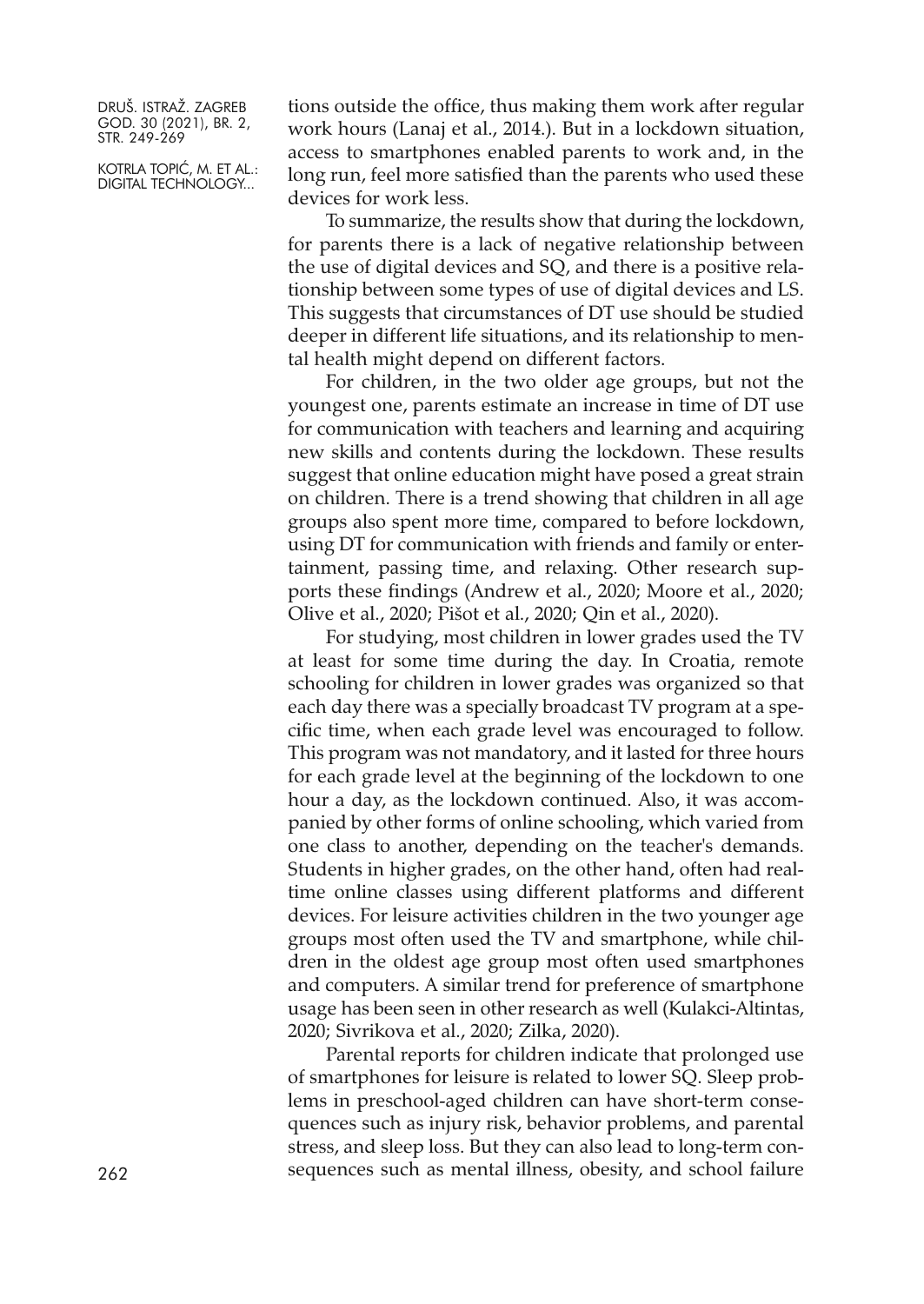KOTRLA TOPIĆ, M. ET AL.: DIGITAL TECHNOLOGY...

(Garrison et al., 2011). Contemporary research consistently proves the association between media use and child sleep problems, emphasizing high levels of use, bedtime use, and violent media content (Garrison & Christakis, 2012). For instance, adolescents (aged 12–18 years) who reported getting more than 8 hours of sleep per night, have used technology less after 9 pm, compared to adolescents who reported getting 6– 8 hours of sleep and those who reported getting 3–5 hours of sleep (Calamaro et al., 2009).

This research has presented new findings regarding children's screen time and sleep quality throughout the COVID- -19 pandemic. However, there are several limitations to this study that should be noted. The participants in the study were mostly employed mothers with high education and with good SQ and LS. Therefore the findings should not be generalized without further research. The data were gathered using self-reports or parental reports and considering the social desirability of reporting low levels of use for DT, it is possible that the use of DT was underrated. Furthermore, children's SQ and their DT use were assessed by their parents and it is known from previous research that there are possible discrepancies between self-assessments and parental assessment of sleep characteristics in adolescents (Short et al., 2013). All the variables in the study were assessed using single items. The use of a single item measure for assessing sleep quality applied in this study is a practical measure with favorable measurement characteristics (Snyder et al., 2018). However, a lengthier questionnaire might have provided information that would allow a deeper understanding of sleep quality elements. The same applies to the life satisfaction measure (Pavot & Diener, 2008). The cross-sectional design and correlation analysis prevent drawing conclusions about causality. For future research, the use of longitudinal design and different sources for data collection regarding DT are recommended. Also, different aspects of DT use should be monitored in more detail, for example, the use of DT before bedtime.

# **CONCLUSION**

This research aimed to investigate the relations of the prolonged use of DT for study/work and leisure to SQ in parents and children, and LS in parents, during a specific period defined by the COVID-19 pandemic that resulted in a lockdown.

In monitoring the possible effects of the COVID-19 pandemic and lockdown on parents and children, one should be careful to differentiate between factors that might have produced these effects, such as: the social isolation and home containment, the decrease in physical activity, or the prolonged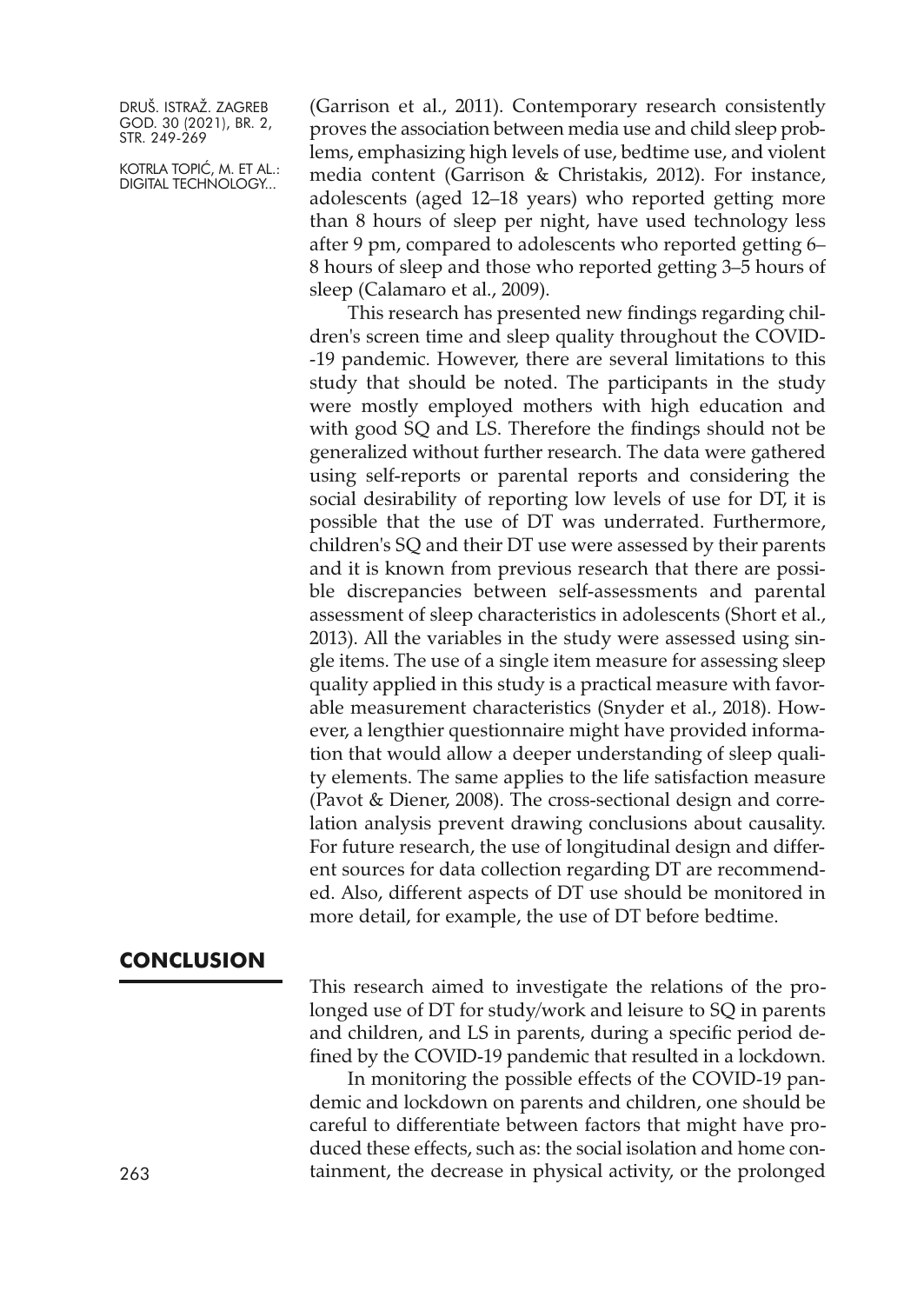KOTRLA TOPIĆ, M. ET AL.: DIGITAL TECHNOLOGY...

use of DT for example, and in the case of Croatia, the additional stress caused by the earthquake that affected around one-third of its population, and might have affected 40% of participants in this study (those parents coming from Zagreb). Previous research shows that social isolation can cause an emotional disturbance, sleep disorders, depressive syndromes, anxiety and stress (Urbina-Garcia, 2020). Physical activity can be linked to cognitive development, psychosocial and cardiometabolic health (World Health Organization, 2019). The prolonged use of DT can cause a range of physical and mental health problems, such as digital fatigue (Alevizou, 2020), sleep problems (Garrison & Christakis, 2012) and the increase of body mass index (Marker et al., 2019). But during the lockdown many of these factors were interrelated. For example, children spent more time in front of screens but also less time outside (Moore et al., 2020).

The results of this research show that DT use during the lockdown is related to children's and parents' SQ in a different manner. For parents, there is no significant relationship between DT use and SQ, and there is a positive relationship between some types of DT use and LS. In children, prolonged use of smartphones for leisure is negatively linked to SQ. These results show that even in times of pandemic, parents still need to be cautious about allowing their children longer screen time because this might be negatively associated with children's SQ.

# **SUPPLEMENTARY MATERIAL**

#### TABLE 1

Items from the scale measuring use of DT for different purposes

during the pandemic, compared to the time before the pandemic, for adults, in Croatia

| U odnosu na razdoblje prije uvođenja mjera Civilnog<br>stožera RH zbog pandemije bolesti COVID-19, koliko<br>vremena Vi sada digitalnu tehnologiju koristite za:                                    | manje<br>vremena | jednako<br>mnogo<br>vremena | više   | ne koristim<br>vremena u tu svrhu |
|-----------------------------------------------------------------------------------------------------------------------------------------------------------------------------------------------------|------------------|-----------------------------|--------|-----------------------------------|
| komunikaciju s prijateljima i obitelji                                                                                                                                                              |                  |                             | 3      | 0                                 |
| komunikaciju s poslovnim suradnicima (rad/posao)                                                                                                                                                    |                  | 2                           | 3      | 0                                 |
| čitanje informativnih i novinskih portala radi praćenja<br>vijesti i događanja u svijetu                                                                                                            | 1                | 2                           | 3      | $\Omega$                          |
| traženje i praćenje informacija o pandemiji bolesti COVID-19,<br>mjerama zaštite i sl.                                                                                                              | 1                | 2                           | 3      | $\Omega$                          |
| traženje pomoći i savjeta kako očuvati fizičko i psihološko zdravlje                                                                                                                                | 1                | 2                           | 3      | 0                                 |
| zabavu, ispunjavanje vremena, opuštanje                                                                                                                                                             | 1                | 2                           | 3      | 0                                 |
| stvaranje vlastitih sadržaja (npr. fotografija, blogova),<br>dijeljenje informacija, iskazivanje vlastitoga mišljenja i stavova<br>učenje i edukaciju u svrhu stjecanja određenih vještina i znanja | 1                | 2<br>2                      | 3<br>3 | 0<br>0                            |
|                                                                                                                                                                                                     |                  |                             |        |                                   |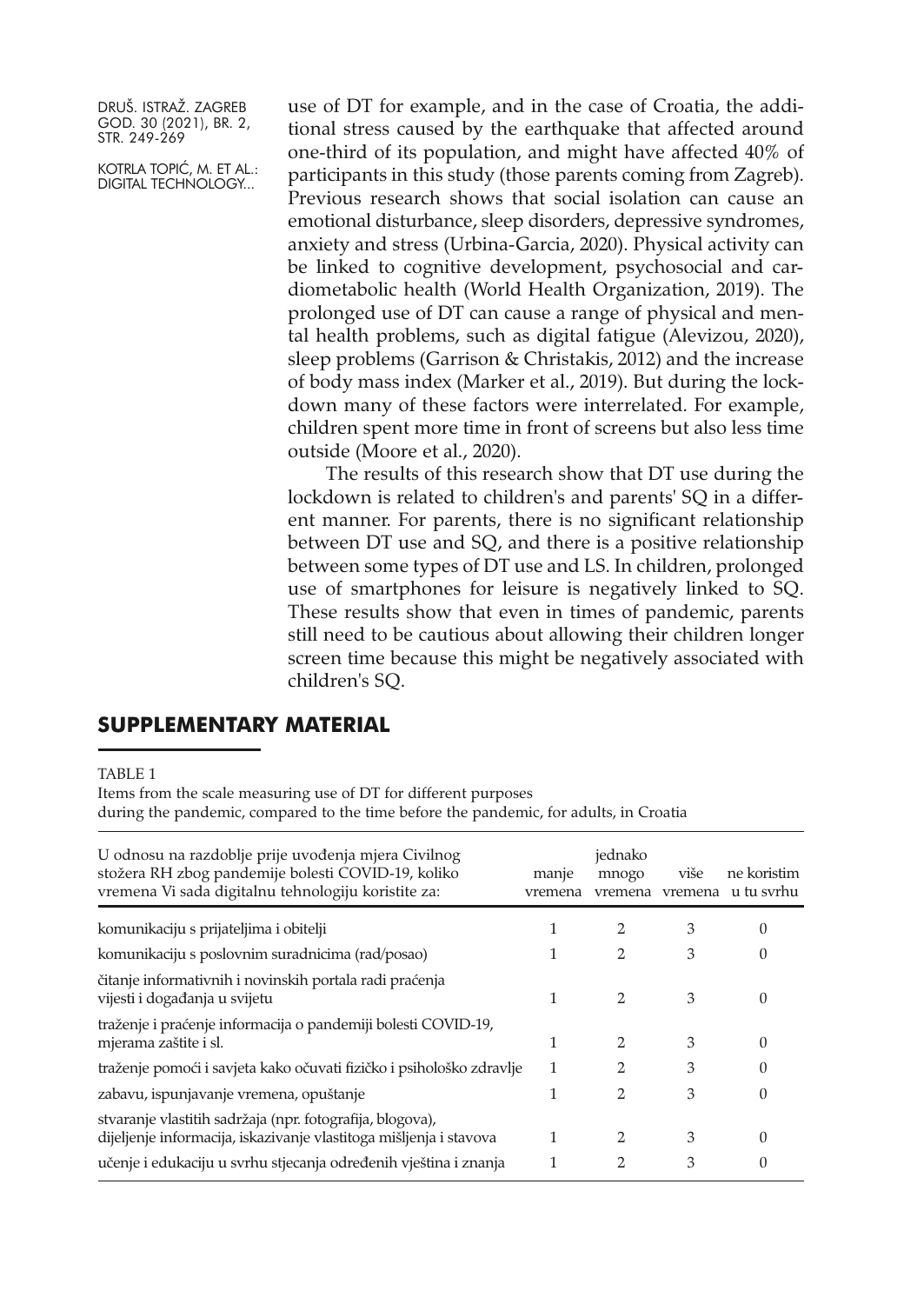|                     |                                                                              |                                           | 2                                                              | 3                                              | 4                                 | 5                    | 6         |
|---------------------|------------------------------------------------------------------------------|-------------------------------------------|----------------------------------------------------------------|------------------------------------------------|-----------------------------------|----------------------|-----------|
| Work-related use    | 1 Computer<br>2 Smartphone                                                   | $0.284**$                                 |                                                                |                                                |                                   |                      |           |
| Leisure-related use | 3 Computer<br>4 Smartphone<br>5 TV<br>6 Sleep quality<br>7 Life satisfaction | 0.048<br>$-0.116$<br>$-0.007$<br>$0.114*$ | $0.204**0.141*$<br>$0.249**$<br>0.050<br>$-0.044$<br>$0.181**$ | $0.295**$<br>$0.248**$<br>$-0.069$<br>$-0.064$ | $0.315**$<br>$-0.048$<br>$0.152*$ | $-0.085$<br>$-0.013$ | $0.247**$ |

TABLE 2 Correlations between the duration of different digital devices use, SQ, and LS in parents (Pearson *r*)

Notes: \*\*correlation is significant at the 0.01 level (2-tailed), \*correlation is significant at the 0.05 level (2-tailed)

#### TABLE 3

Partial correlations between parental estimates of children's sleep quality and DT use while controlling for the effect of children's age

|                          |                                                                                        |                                                                  | 2                                         | 3                                                         | 4                                                               | 5                                         | 6                                              |                | 8                  | 9        |
|--------------------------|----------------------------------------------------------------------------------------|------------------------------------------------------------------|-------------------------------------------|-----------------------------------------------------------|-----------------------------------------------------------------|-------------------------------------------|------------------------------------------------|----------------|--------------------|----------|
| Study-<br>-related use   | 1 Computer<br>2 Smartphone<br>3 TV<br>4 Tablet                                         | $0.436**$<br>$-0.086$<br>$-0.282*$                               | 0.114<br>0.191                            | 0.154                                                     |                                                                 |                                           |                                                |                |                    |          |
| Leisure-<br>-related use | 5 Computer<br>6 Smartphone<br>7 TV<br>8 Tablet<br>9 Gaming console<br>10 Sleep quality | $0.442**0.486**$<br>0.122<br>0.077<br>$-0.159$<br>0.078<br>0.048 | 0.131<br>0.078<br>0.077<br>0.184<br>0.150 | 0.089<br>$-0.028$<br>0.202<br>$0.449**$<br>0.230<br>0.007 | $-0.138$<br>$-0.231$<br>$-0.132$<br>$0.476**$<br>0.141<br>0.124 | 0.162<br>0.180<br>0.068<br>0.195<br>0.080 | 0.163<br>$-0.047$<br>0.173<br>$-0.458**-0.058$ | 0.231<br>0.106 | $0.418**$<br>0.116 | $-0.148$ |

Notes: \*\*correlation is significant at the 0.01 level (2-tailed), \*correlation is significant at the 0.05 level (2-tailed)

# **REFERENCES**

Alevizou, G. (2020, April 3). Virtual schooling, Covid-gogy and digital fatigue. Parenting for a Digital Future. *Digital Culture & Education*. <https://blogs.lse.ac.uk/parenting4digita...>

Arora, T., Broglia, E., Thomas, G. N., & Taheri, S. (2014). Associations between specific technologies and adolescent sleep quantity, sleep quality, and parasomnias. *Sleep Medicine, 15*(2), 240–247. [https://doi.](https://doi.org/10.1016/j.sleep.2013.08.799) [org/10.1016/j.sleep.2013.08.799](https://doi.org/10.1016/j.sleep.2013.08.799)

Amez, S., Vujić, S., Soffers, P., & Baert, S. (2020). Yawning while scrolling? Examining gender differences in the association between smartphone use and sleep quality. *Journal of Sleep Research, 29*(6), e12971. <https://doi.org/10.1111/jsr.12971>

Andrew, A., Cattan, S., Costa Dias, M., Farquharson, C., Kraftman, L., Krutikova, S., & Sevilla, A. (2020). The gendered division of paid and domestic work under lockdown. *Discussion Paper Series, No. 13500*, 1–32.

Brom, C., Lukavský, J., Greger, D., Hannemann, T., Straková, J., & Švaříček, R. (2020). Mandatory home education during the COVID-265 -19 lockdown in the Czech Republic: A rapid survey of 1st-9th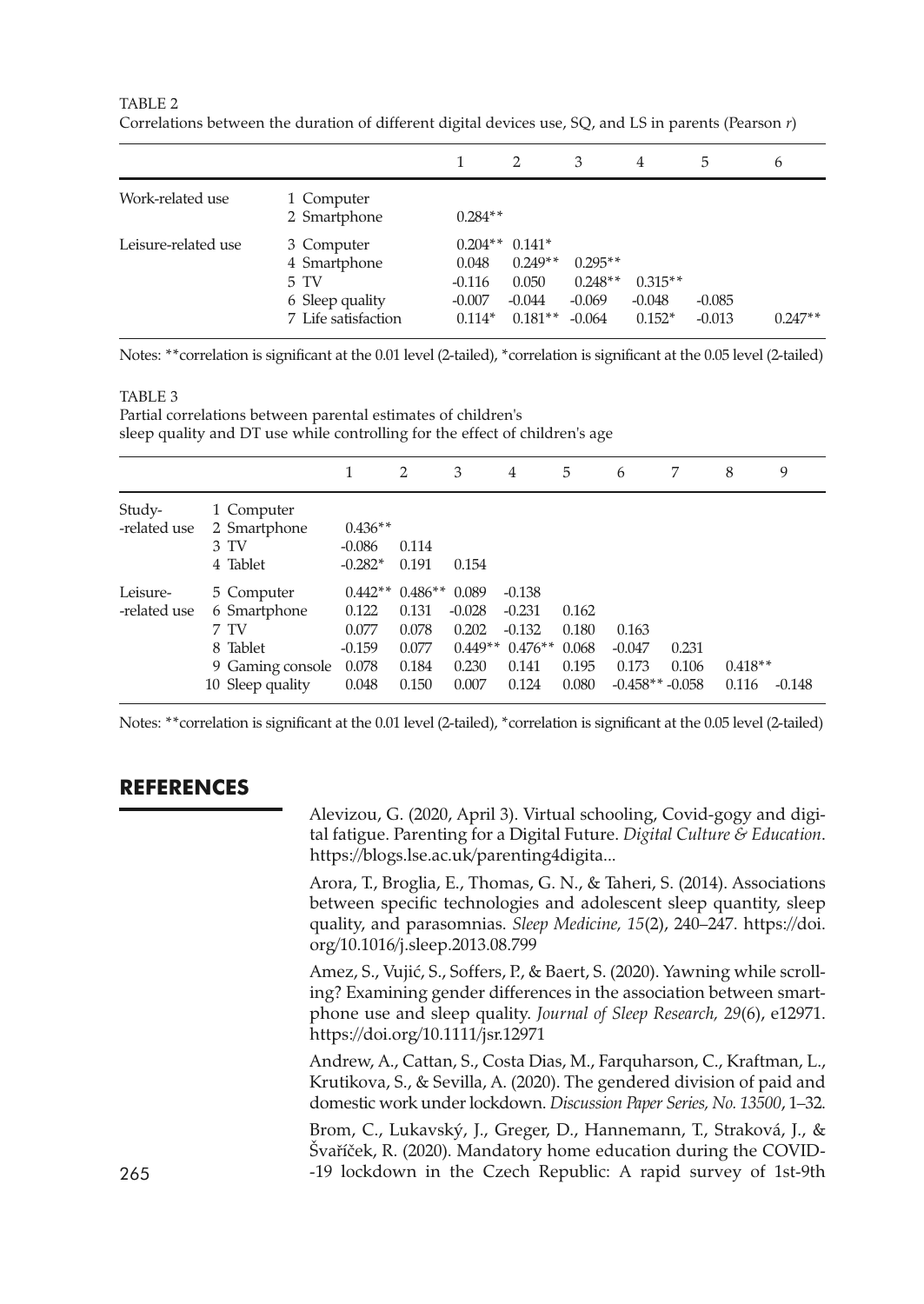KOTRLA TOPIĆ, M. ET AL.: DIGITAL TECHNOLOGY...

graders' parents. *Frontiers in Education, 5*(103). [https://doi.org/10.3389/](https://doi.org/10.3389/feduc.2020.00103) [feduc.2020.00103](https://doi.org/10.3389/feduc.2020.00103)

Cain, N., & Gradisar, M. (2010). Electronic media use and sleep in school-aged children and adolescents: A review. *Sleep Medicine, 11*(8), 735–742. <https://doi.org/10.1016/j.sleep.2010.02.006>

Calamaro, C. J., Mason, T. B., & Ratcliffe, S. J. (2009). Adolescents living the 24/7 lifestyle: Effects of caffeine and technology on sleep duration and daytime functioning. *Pediatrics, 123*(6), e1005–e1010. <https://doi.org/10.1542/peds.2008-3641>

Carroll, N., Sadowski, A., Laila, A., Hruska, V., Nixon, M., Ma, D. W., & Haines, J. (2020). The impact of COVID-19 on health behavior, stress, financial and food security among middle to high income Canadian families with young children. *Nutrients, 12*(8), 1–14. [https://doi.org/](https://doi.org/10.3390/nu12082352) [10.3390/nu12082352](https://doi.org/10.3390/nu12082352)

Cellini, N., Canale, N., Mioni, G., & Costa, S. (2020). Changes in sleep pattern, sense of time and digital media use during COVID-19 lockdown in Italy. *Journal of Sleep Research, 29*(4), e13074. [https://doi.](https://doi.org/10.1111/jsr.13074) [org/10.1111/jsr.13074](https://doi.org/10.1111/jsr.13074)

Di Giorgio, E., Di Riso, D., & Mioni, G. (2020). The interplay between mothers' and children's behavioral and psychological factors during COVID-19: An Italian study. *PsyArXiv Preprints*, 1–23. [https://doi.org/](https://doi.org/10.31234/osf.io/dqk7h) [10.31234/osf.io/dqk7h](https://doi.org/10.31234/osf.io/dqk7h)

Dong, H., Yang, F., Lu, X., & Hao, W. (2020). Internet addiction and related psychological factors among children and adolescents in China during the coronavirus disease 2019 (COVID-19) epidemic. *Frontiers in Psychiatry, 11,* 751. <https://doi.org/10.3389/fpsyt.2020.00751>

Garrison, M. M., Liekweg, K., & Christakis, D. A. (2011). Media use and child sleep: The impact of content, timing, and environment. *Pediatrics, 128*(1), 29–35. <https://doi.org/10.1542/peds.2010-3304>

Garrison, M. M., & Christakis, D. A. (2012). The impact of a healthy media use intervention on sleep in preschool children. *Pediatrics, 130*(3), 492–499. <https://doi.org/10.1542/peds.2011-3153>

Goodman-Deane, J., Mieczakowski, A., Johnson, D. M., Goldhaber, T., & Clarkson, P. (2016). The impact of communication technologies on life and relationship satisfaction. *Computers in Human Behavior, 57*, 219–229. <https://doi.org/10.1016/j.chb.2015.11.053>

Janssen, X., Martin, A., Hughes, A. R., Hill, C. M., Kotronoulas, G., & Hesketh, K. R. (2020). Associations of screen time, sedentary time and physical activity with sleep in under 5s: A systematic review and meta-analysis. *Sleep Medicine Reviews, 49,* 101226. [https://doi.org/10.](https://doi.org/10.1016/j.smrv.2019.101226) [1016/j.smrv.2019.101226](https://doi.org/10.1016/j.smrv.2019.101226)

Király, O., Potenza, M. N., Stein, D. J., King, D. L., Hodgins, D. C., Saunders, J. B., Griffiths, M. D., Gjoneska, B., Billieux, J., Brand, M., Abbott, M. W., Chamberlain, S. R., Corazza, O., Burkauskas, J., Sales, C. M. D., Montag, C., Lochner, C., Grünblatt, E., Wegmann, E., … Demetrovics, Z. (2020). Preventing problematic internet use during the COVID-19 pandemic: Consensus guidance. *Comprehensive Psychiatry, 100,* 152180. <https://doi.org/10.1016/j.comppsych.2020.152180>

Kulakci-Altintas, H. (2020). Technological device use among 0–3 year 266 old children and attitudes and behaviors of their parents towards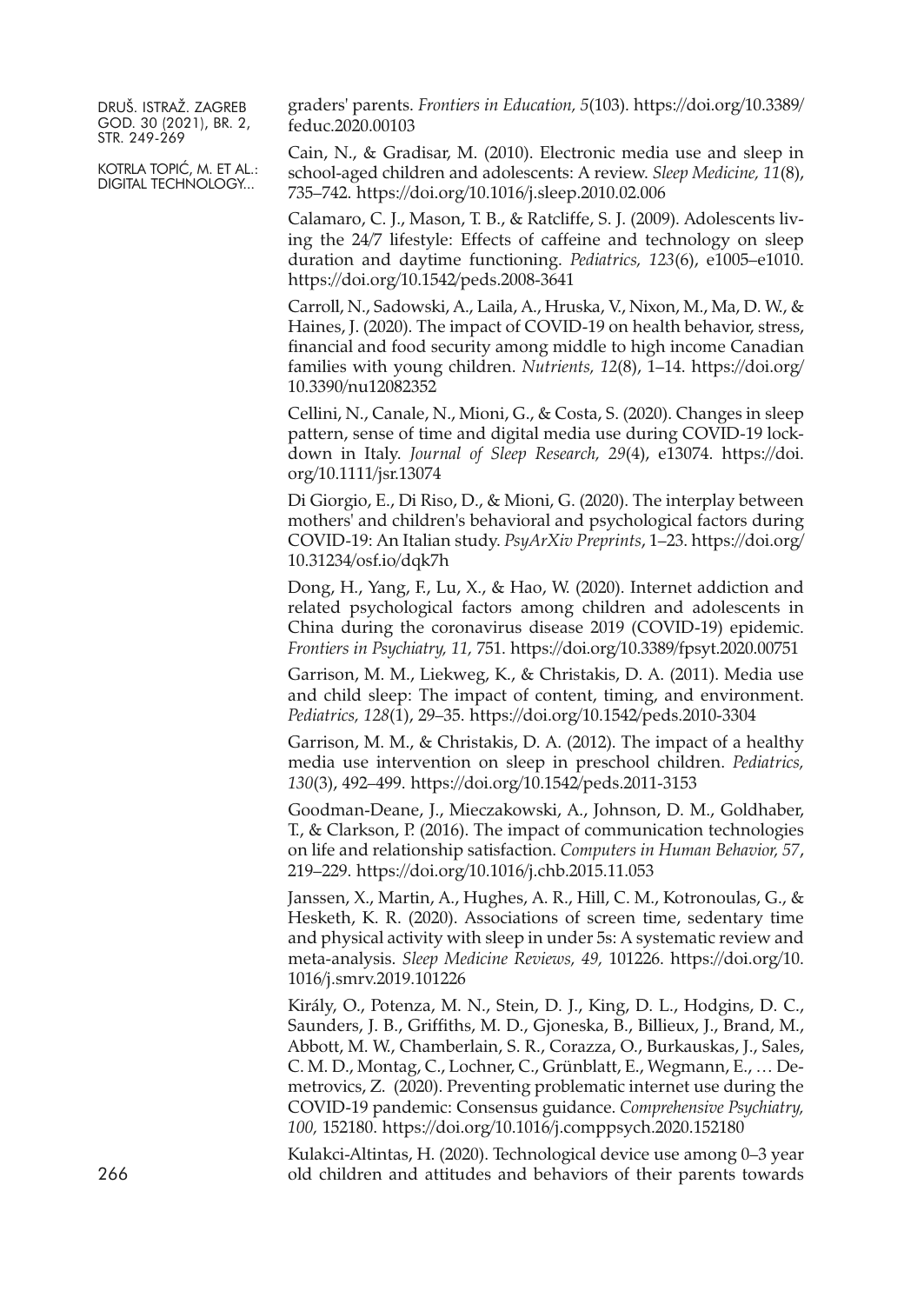KOTRLA TOPIĆ, M. ET AL.: DIGITAL TECHNOLOGY...

technological devices. *Journal of Child and Family Studies, 29*(1), 55–61. <https://doi.org/10.1007/s10826-019-01457-x>

Lachmann, B., Sariyska, R., Kannen, C., Cooper, A., & Montag, C. (2016). Life satisfaction and problematic Internet use: Evidence for gender specific effects. *Psychiatry Research, 238,* 363–367. [https://doi.](https://doi.org/10.1016/j.psychres.2016.02.017) [org/10.1016/j.psychres.2016.02.017](https://doi.org/10.1016/j.psychres.2016.02.017)

Lanaj, K., Johnson, R. E., & Barnes, C. M. (2014). Beginning the workday yet already depleted? Consequences of late-night smartphone use and sleep. *Organizational Behavior and Human Decision Processes, 124*(1), 11–23. <https://doi.org/10.1016/j.obhdp.2014.01.001>

Marker, C., Gnambs, T., & Appel, M. (2019). Exploring the myth of the chubby gamer: A meta-analysis on sedentary video gaming and body mass. *Social Science & Medicine,* 112325. [https://doi.org/10.1016/j.](https://doi.org/10.1016/j.socscimed.2019.05.030) [socscimed.2019.05.030](https://doi.org/10.1016/j.socscimed.2019.05.030)

McDaniel, B. T., & Drouin, M. (2019). Daily technology interruptions and emotional and relational well-being. *Computers in Human Behavior, 99*, 1–8. <https://doi.org/10.1016/j.chb.2019.04.027>

Montag, C., & Elhai, J. D. (2020). Discussing digital technology overuse in children and adolescents during the COVID-19 pandemic and beyond: On the importance of considering Affective Neuroscience Theory. *Addictive Behaviors Reports, 12*, 100313. [https://doi.org/10.](https://doi.org/10.1016/j.abrep.2020.100313) [1016/j.abrep.2020.100313](https://doi.org/10.1016/j.abrep.2020.100313)

Moore, S. A., Faulkner, G., Rhodes, R. E., Brussoni, M., Chulak-Bozzer, T., Ferguson, L. J., Mitra, R., O'Reilly, N., Spence, J. C., Vanderloo, L. M., & Tremblay, M. S. (2020). Impact of the COVID-19 virus outbreak on movement and play behaviours of Canadian children and youth: A national survey. *International Journal of Behavioral Nutrition and Physical Activity, 17*(1), 1–11. <https://doi.org/10.1186/s12966-020-00987-8>

Olive, L., Sciberras, E., Berkowitz, T. S., Hoare, E., Telford, R., Mikocka- -Walus, A., & Wood, (2020). Child and parent physical activity, sleep and screen time during COVID-19 compared to pre-pandemic nationally representative data and associations with mental health. *PsyArXiv Preprints,* 1–34. <https://doi.org/10.31234/osf.io/anqct>

Parents Together (2020, April 23). Survey shows parents alarmed as kids 'screen time skyrockets during COVID-19 crisis. *Parents Together.* [https://parents-together.org/survey-shows-parents-alarmed-as-kids](https://parents-together.org/survey-shows-parents-alarmed-as-kids-screen-time-skyrockets-during-covid-19-crisis/?mod=article_inline)[screen-time-skyrockets-during-covid-19-crisis/?mod=article\\_inline](https://parents-together.org/survey-shows-parents-alarmed-as-kids-screen-time-skyrockets-during-covid-19-crisis/?mod=article_inline)

Pavot, W., & Diener, E. (2008). The satisfaction with life scale and the emerging construct of life satisfaction. *The Journal of Positive Psychology, 3*(2), 137–152. <https://doi.org/10.1080/17439760701756946>

Pišot, S., Milovanović, I., Šimunič, B., Gentile, A., Bosnar, K., Prot, F., & Bakalár, P. (2020). Maintaining everyday life praxis in the time of COVID-19 pandemic measures (ELP – COVID-19 survey). *European Journal of Public Health, 30*(6), 1181–1186. [https://doi.org/10.1093/eur](https://doi.org/10.1093/eurpub/ckaa157)[pub/ckaa157](https://doi.org/10.1093/eurpub/ckaa157)

Qin, F., Song, Y., Nassis, G. P., Zhao, L., Dong, Y., Zhao, C., & Zhao, J. (2020). Physical activity, screen time, and emotional well-being during the 2019 novel Coronavirus outbreak in China. *International Journal of Environmental Research and Public Health, 17*(14), 5170. [https://doi.](https://doi.org/10.3390/ijerph17145170) [org/10.3390/ijerph17145170](https://doi.org/10.3390/ijerph17145170)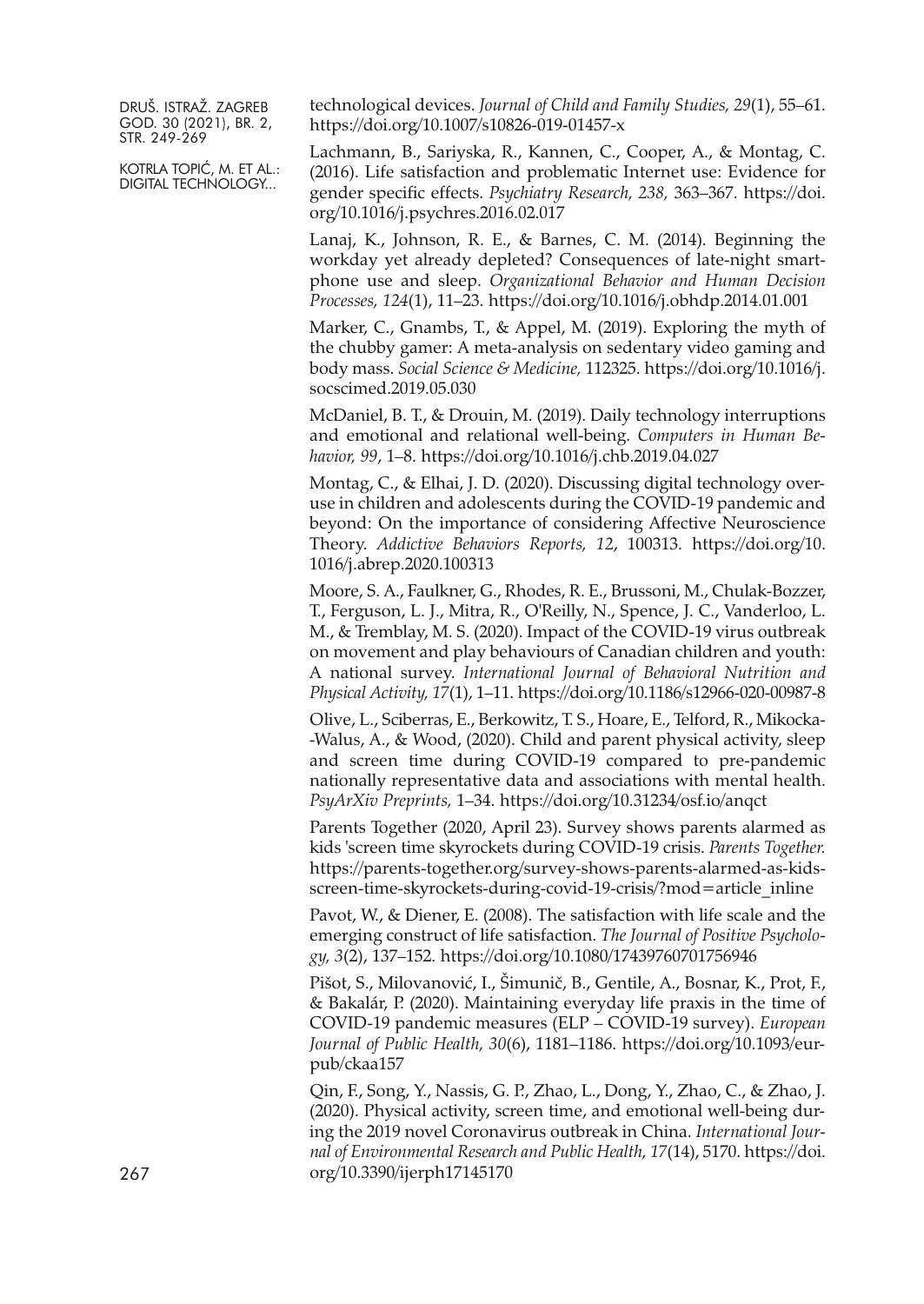KOTRLA TOPIĆ, M. ET AL.: DIGITAL TECHNOLOGY...

Rod, N. H., Dissing, A. S., Clark, A., Gerds, T. A., & Lund, R. (2018). Overnight smartphone use: A new public health challenge? A novel study design based on high-resolution smartphone data. *PloS ONE, 13*(10), e0204811. <https://doi.org/10.1371/journal.pone.0204811>

Senol-Durak, E., & Durak, M. (2011). The mediator roles of life satisfaction and self-esteem between the affective components of psychological well-being and the cognitive symptoms of problematic Internet use. *Social Indicators Research, 103,* 23–32. [https://doi.org/10.](https://doi.org/10.1007/s11205-010-9694-4) [1007/s11205-010-9694-4](https://doi.org/10.1007/s11205-010-9694-4)

Short, M. A., Gradisar, M., Lack, L. C., Wright, H. R., Chatburn, A. (2013). Estimating adolescent sleep patterns: Parent reports versus adolescent self-report surveys, sleep diaries, and actigraphy. *Nature and Science of Sleep, 5*, 23–26. <https://doi.org/10.2147/NSS.S38369>

Sivrikova, N. V., Ptashko, T. G., Perebeynos, A. E., Chernikova, E. G., Gilyazeva, N. V., & Vasilyeva, V. S. (2020). Parental reports on digital devices use in infancy and early childhood. *Education and Information Technologies, 25,* 3957–3973. <https://doi.org/10.1007/s10639-020-10145-z>

Snyder, E., Cai, B., DeMuro, C., Morrison, M. F., & Ball, W. (2018). A new single-item sleep quality scale: Results of psychometric evaluation in patients with chronic elementaryinsomnia and depression. *Journal of Clinical Sleep Medicine, 14*(11), 1849–1857. [https://doi.org/10.](https://doi.org/10.5664/jcsm.7478) [5664/jcsm.7478](https://doi.org/10.5664/jcsm.7478)

Sun, Y., Li, Y., Bao, Y., Meng, S., Sun, Y., Schumann, G., Kosten, T., Strang, J., Lu, L., & Shi, J. (2020). Brief report: Increased addictive internet and substance use behavior during the COVID-19 pandemic in China. *The American Journal on Addictions, 29*(4), 268–270. [https://doi.](https://doi.org/10.1111/ajad.13066) [org/10.1111/ajad.13066](https://doi.org/10.1111/ajad.13066)

Urbina-Garcia, A. (2020). Young children's mental health: Impact of social isolation during the COVID-19 lockdown and effective strategies. *PsyArXiv Preprints*, 1–12. <https://doi.org/10.31234/osf.io/g549x>

Whiting, A. i Williams, D. (2013). Why people use social media: A uses and gratifications approach. *Qualitative Market Research, 16*(4), 362–369. <https://doi.org/10.1108/QMR-06-2013-0041>

Van Bavel, J. J., Baicker, K., Boggio, P. S., Capraro, V., Cichocka, A., Cikara, M., & Drury, J. (2020). Using social and behavioural science to support COVID-19 pandemic response. *Nature Human Behaviour, 4,* 460–471. <https://doi.org/10.1038/s41562-020-0884-z>

Zilka, G. C. (2020). Always with them: Smartphone use by children, adolescents, and young adults – characteristics, habits of use, sharing, and satisfaction of needs. *Universal Access in the Information Society, 19*(1), 145–155. <https://doi.org/10.1007/s10209-018-0635-3>